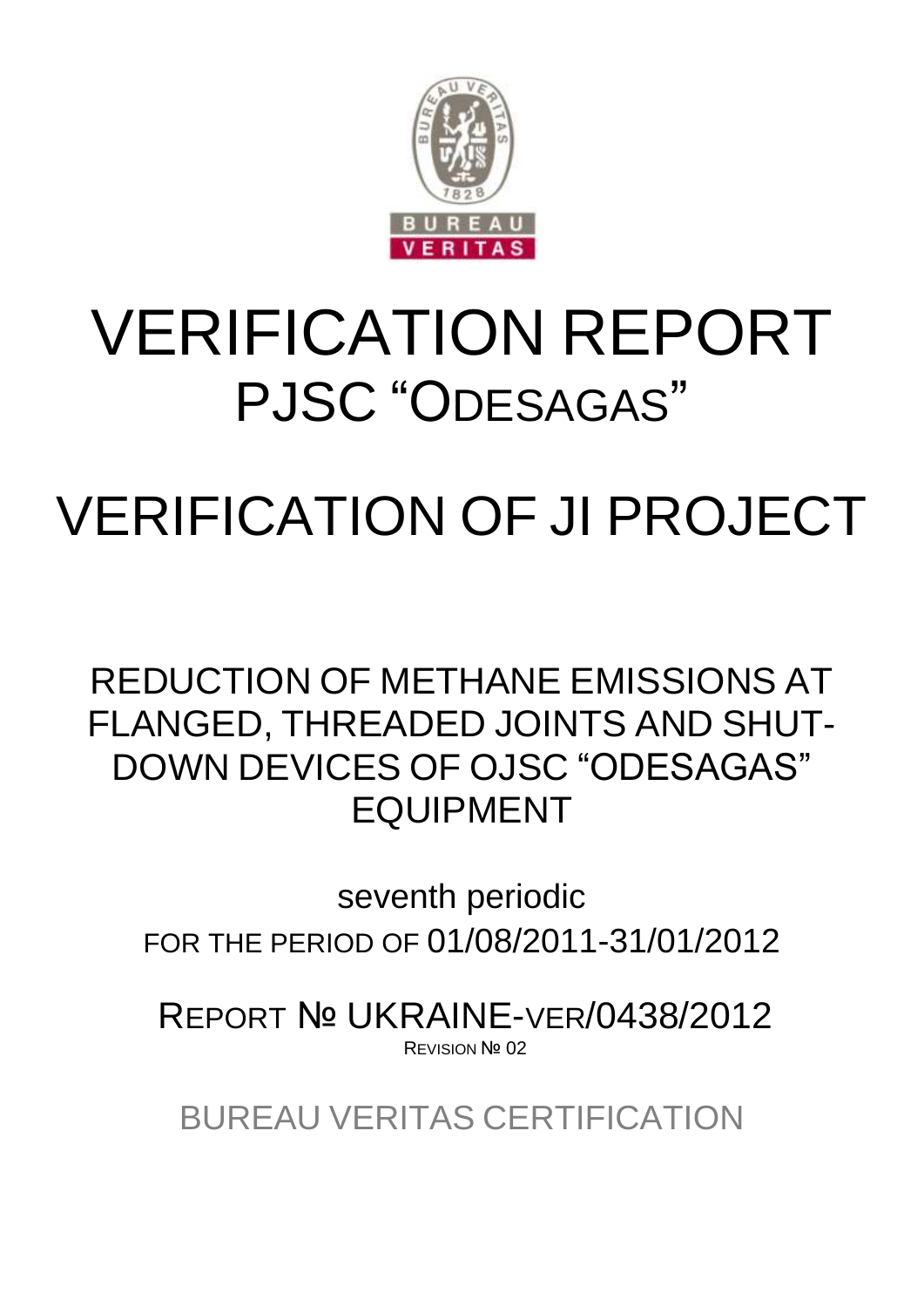

#### **VERIFICATION REPORT**

| Date of first issue:<br>20/01/2012 | Organizational unit:<br><b>Bureau Veritas Certification</b><br><b>Holding SAS</b> |  |  |
|------------------------------------|-----------------------------------------------------------------------------------|--|--|
| Client:                            | Client ref.:                                                                      |  |  |
| PJSC "Odesagas"                    | Vitaliy Gerasymenko                                                               |  |  |

#### Summary:

Bureau Veritas Certification has made the 7th periodic verification of PJSC "Odesagas" project "Reduction of Methane Emissions at Flanged, Threaded Joints and Shut-down Devices of OJSC "Odesagas" Equipment", which is implemented in Odesa city and cities of Odesa region, Ukraine, and uses a specific approach to JI projects, on the basis of UNFCCC criteria for the JI, as well as criteria given to provide for consistent project operations, monitoring and reporting. UNFCCC criteria (but for the crediting period) refer to Article 6 of the Kyoto Protocol, the JI rules and modalities and the subsequent decisions by the JI Supervisory Committee, as well as the host country criteria.

The verification scope is defined as a periodic independent review and ex post determination by the Accredited Entity of the monitored reductions in GHG emissions during defined verification period, and consisted of the following three phases: i) desk review of the monitoring report against project design and the baseline and monitoring plan; ii) follow-up interviews with project stakeholders; iii) resolution of outstanding issues and the issuance of the final verification report and opinion. The overall verification, from Contract Review to Verification Report & Opinion, was conducted using Bureau Veritas Certification internal procedures.

The first output of the verification process is a list of Clarification Requests, Corrective Actions Requests, Forward Actions Requests (CL, CAR and FAR), presented in Appendix A.

In summary, Bureau Veritas Certification confirms that the project is implemented according to determined changes. Installed equipment that is essential for generating emission reductions runs reliably and is calibrated appropriately. The monitoring system is in place and the project is generating GHG emission reductions. The GHG emission reduction is calculated without material errors, and the ERUs issued totalize 316 813 tonnes of CO<sub>2</sub> equivalent for the monitoring period from 01/08/2011 to 31/01/2012.

Our opinion relates to the project's GHG emissions and resulting GHG emission reductions reported and related to the approved project baseline and monitoring, and its associated documents.

| Report No.:<br>UKRAINE-ver/0438/2012                                                                                           | JI              | <b>Subject Group:</b> |  |                                                                                          |
|--------------------------------------------------------------------------------------------------------------------------------|-----------------|-----------------------|--|------------------------------------------------------------------------------------------|
| Project title:<br>"Reduction of Methane Emissions at<br>Threaded Joints and Shut-down Devices of OJSC<br>"Odesagas" Equipment" |                 | Flanged,              |  |                                                                                          |
| Work carried out by:<br>K. Zinevych - Team Leader, Climate Change Verifier<br>O.Kuzmenko - Team Member, technical specialist   |                 |                       |  | No distribution without permission from the<br>Client or responsible organizational unit |
| Work reviewed by:<br>I.Sokolov - Internal technical reviewer<br>V.Kobzar - Technical specialist                                |                 |                       |  | Limited distribution                                                                     |
| Work approved by:<br>Flavio Gomes - Operational Manager<br>ertincation<br>210                                                  |                 |                       |  | Unrestricted distribution                                                                |
| Date of this revision:<br>24/02/2012                                                                                           | Rev. No.:<br>02 | Кіль Number of<br>36  |  |                                                                                          |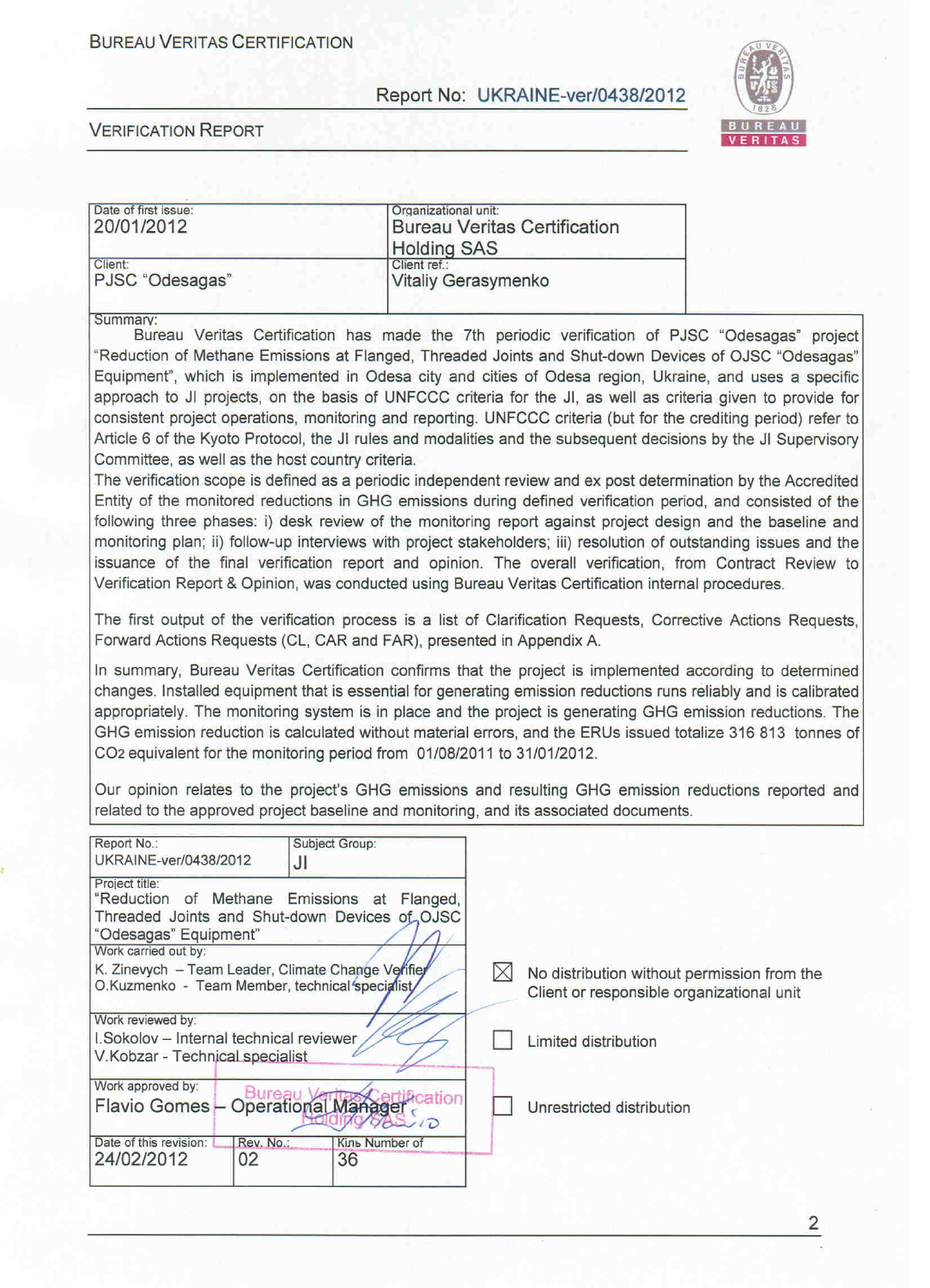

VERIFICATION REPORT

## *Table of Contents Page* 1 INTRODUCTION .........................................................................................4 1.1 Objective ......................................................................................................4 1.2 Scope ............................................................................................................4 1.3 Verification Team .......................................................................................4 2 METHODOLOGY ........................................................................................5 2.1 Review of Documents ...............................................................................5 2.2 Follow-up Interviews .................................................................................6 2.3 Resolution of Clarification, Corrective and Forward Action Requests ......................................................................................................6 3 VERIFICATION CONCLUSIONS ............................................................7 3.1 Remaining issues and FARs from previous verifications ................7 3.2 Project approval by Parties involved (90-91) .....................................8 3.3 Project implementation (92-93) ..............................................................8 3.4 Compliance of the monitoring plan with the monitoring methodology (94-98) ...............................................................................11 3.5 Revision of monitoring plan (99-100) .................................................12 3.6 Data management (101).........................................................................12 3.7 Verification regarding programmes of activities (102-110) ...........14 4 VERIFICATION OPINION .......................................................................14 5 REFERENCES ..........................................................................................16 APPENDIX A: COMPANY PROJECT VERIFICATION PROTOCOL..........21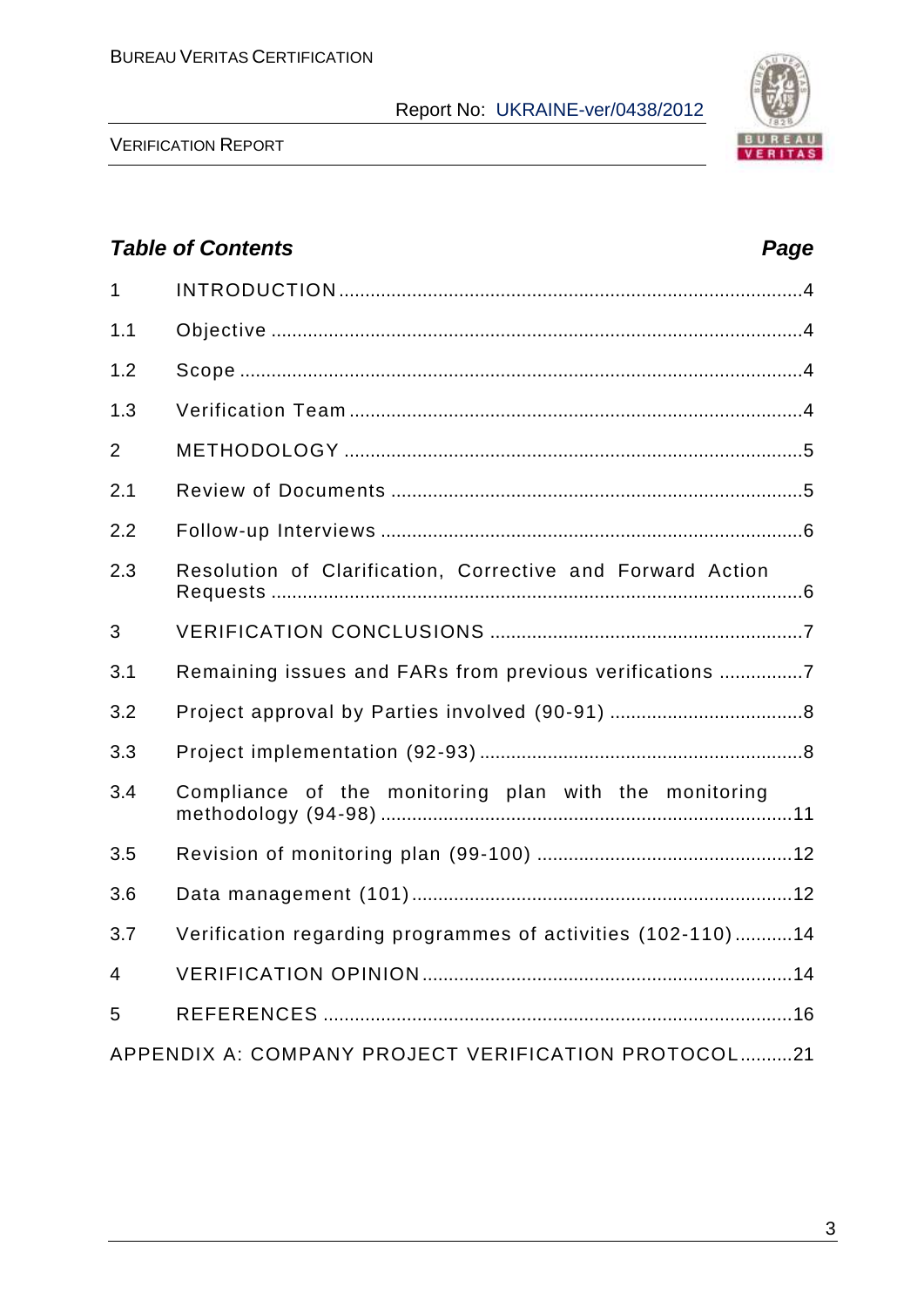

VERIFICATION REPORT

## **1 INTRODUCTION**

PJSC "Odesagas" has commissioned Bureau Veritas Certification to verify the emissions reductions of its JI project "Reduction of Methane Emissions at Flanged, Threaded Joints and Shut-down Devices of OJSC "Odesagas" Equipment", (hereafter called "the project") in Odesa city and cities in Odesa region, Ukraine.

This report summarizes the findings of the verification of the project, performed on the basis of UNFCCC criteria, as well as criteria given to provide for consistent project operations, monitoring and reporting, as well as the host country criteria.

The verification covers the period from August 1, 2011 to January 31, 2012.

## **1.1 Objective**

Verification is the periodic independent review and ex post determination by the Accredited Independent Entity (AIE) of the monitored reductions in GHG emissions during defined verification period.

The objective of verification can be divided in Initial Verification and Periodic Verification.

UNFCCC criteria refer to Article 6 of the Kyoto Protocol, the JI rules and modalities and the subsequent decisions by the JI Supervisory Committee, as well as the host country criteria.

## **1.2 Scope**

The verification scope is defined as an independent and objective review of the project design document, the project's baseline study, monitoring plan, monitoring report and other relevant documents. The information in these documents is reviewed against Kyoto Protocol requirements, UNFCCC rules and associated interpretations.

The verification is not meant to provide any consulting towards the Client. However, stated requests for clarifications, corrective and/or forward actions may provide input for improvement of the project monitoring towards reductions in the GHG emissions.

## **1.3 Verification Team**

The verification team consists of the following personnel: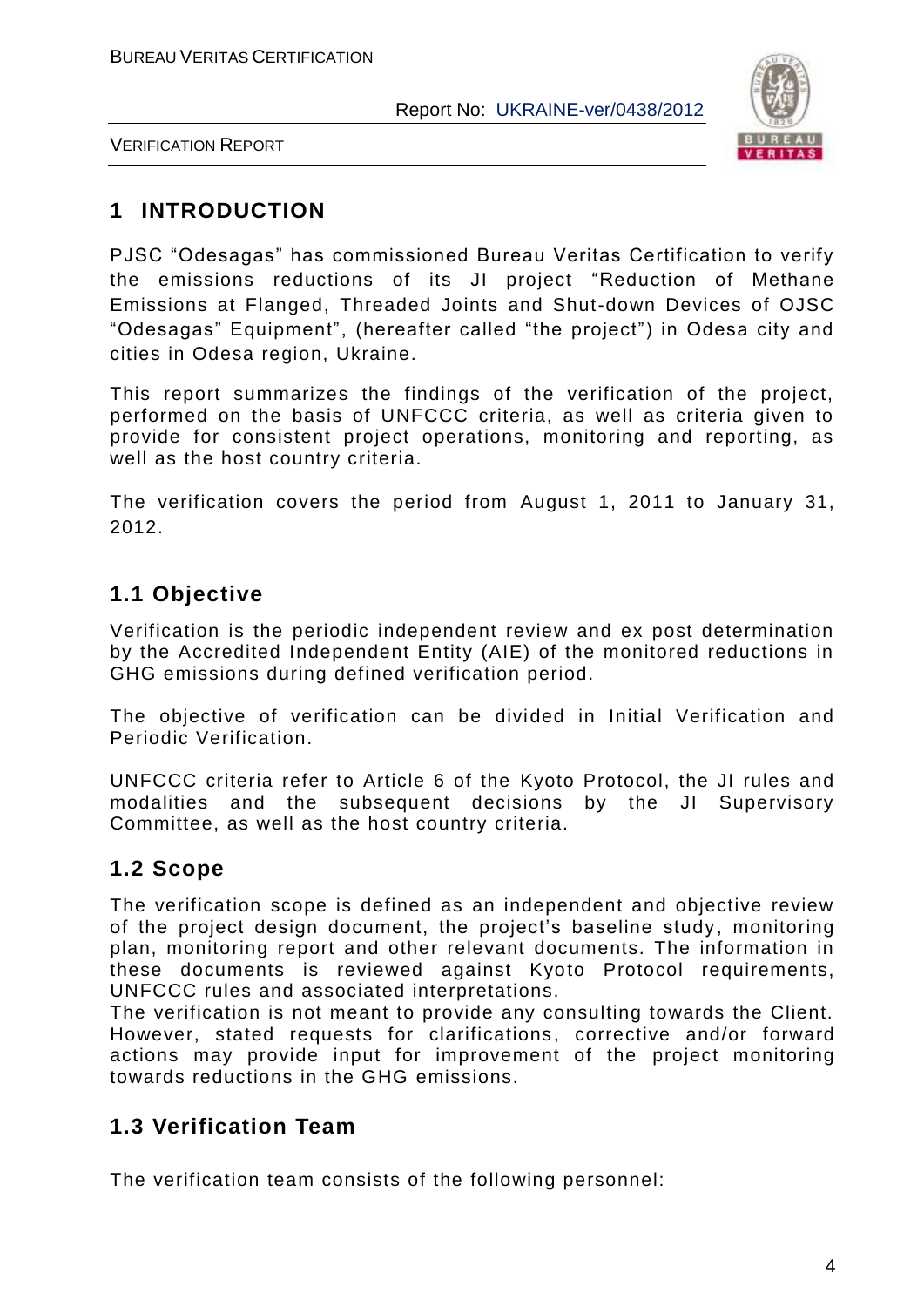

VERIFICATION REPORT

Kateryna Zinevych Bureau Veritas Certification, Team Leader, Climate Change Verifier O.Kuzmenko Bureau Veritas Certification, Team Member, technical specialist

This verification report was reviewed by: Ivan Sokolov Bureau Veritas Certification, Internal Technical Reviewer

V.Kobzar Bureau Veritas Certification, Technical specialist

## **2 METHODOLOGY**

The overall verification, from Contract Review to Verification Report & Opinion, was conducted using Bureau Veritas Certification internal procedures.

In order to ensure transparency, a verification protocol was customized for the project, according to the version 01 of the Joint Implementation Determination and Verification Manual, issued by the Joint Implementation Supervisory Committee at its 19<sup>th</sup> meeting on 04/12/2009. The protocol shows, in a transparent manner, criteria (requirements), means of verification and the results from verifying the identified criteria. The verification protocol serves the following purposes:

- It organizes, details and clarifies the requirements a JI project is expected to meet;
- It ensures a transparent verification process where the verifier will document how a particular requirement has been verified and the result of the verification.

The completed verification protocol is enclosed in Appendix A to this report.

## **2.1 Review of Documents**

The Monitoring Report (MR) submitted by PJSC "Odesagas" and additional background documents related to the project design and baseline, i.e. country Law, Project Design Document (PDD), Approved CDM methodology, Determination Report of the project issued by Bureau Veritas Certification Holding SAS No. UKRAINE-0118/2010 as of 15/05/2010, Guidance on criteria for baseline setting and monitoring, Host party criteria, the Kyoto Protocol, Clarifications on Verification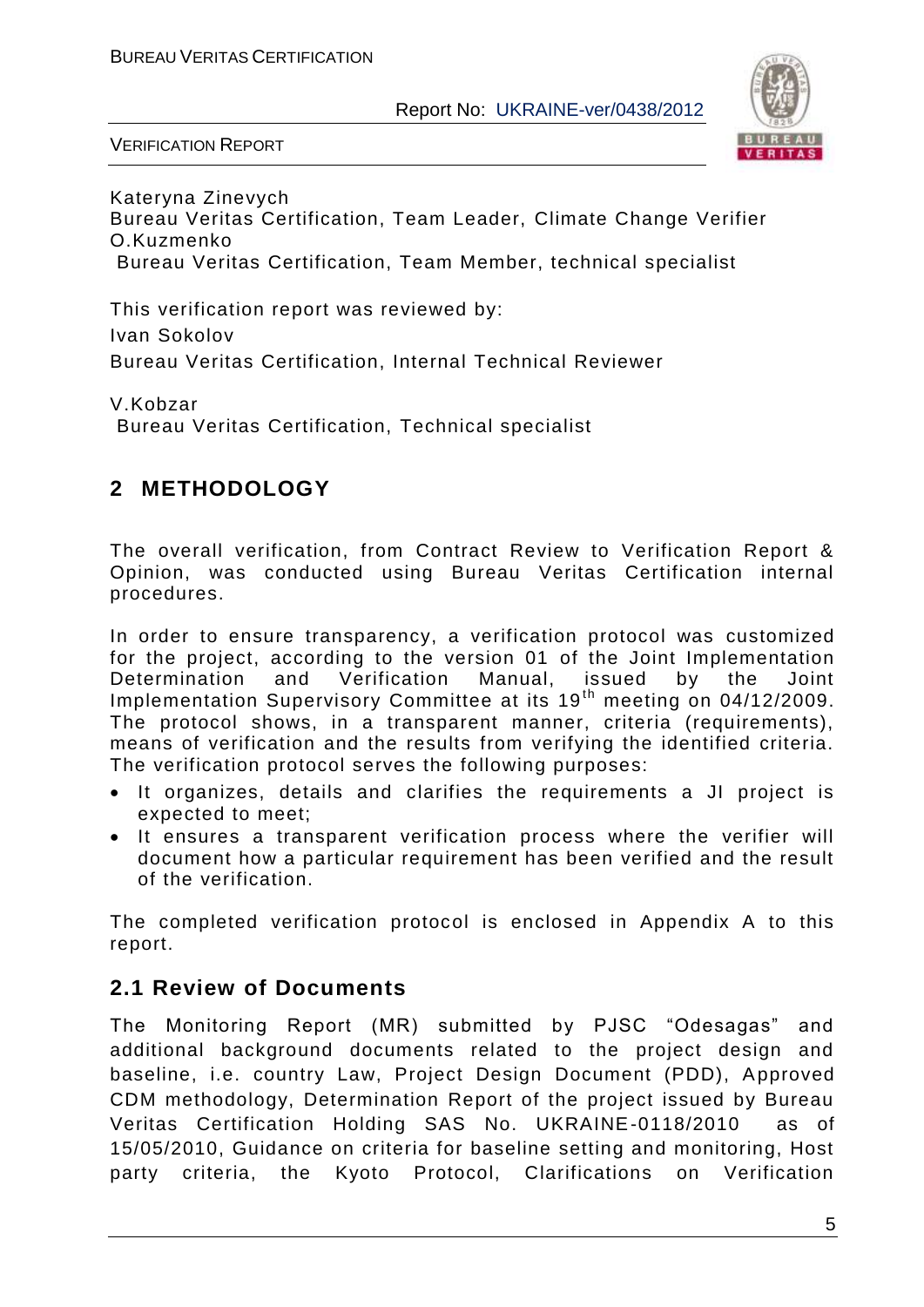

VERIFICATION REPORT

Requirements to be Checked by an Accredited Independent Entity were reviewed.

The verification findings presented in this report relate to the Monitoring Report for the period from 01/08/2011 to 31/01/2012, version 01 as of January 19, 2012 and version 02 as of February 23, 2012 and the project as described in the determined PDD.

## **2.2 Follow-up Interviews**

On 07/02/2012 Bureau Veritas Certification verification team visited the project implementation site and performed on-site interviews with project stakeholders to confirm selected information and to resolve issues identified in the document review. Representatives of PJSC "Odesagas" and ETI "Biotekhnika" UASA were interviewed (see References). The main topics of the interviews are summarized in Table 1.

| <b>Interviewed</b><br>organization    | <b>Interview topics</b>                                                                                                                                                                                                                                                                                       |
|---------------------------------------|---------------------------------------------------------------------------------------------------------------------------------------------------------------------------------------------------------------------------------------------------------------------------------------------------------------|
| PJSC "Odesagas"                       | $\triangleright$ Organizational structure<br>Responsibilities and authorities<br>$\triangleright$ Personnel training<br>Quality control procedures and technology<br>$\triangleright$ Equipment use (records)<br>$\triangleright$ Metering equipment control<br>Metering record keeping system, database<br>➤ |
| Consultant:<br>ETI «Biotekhnika" UASA | <b>Baseline methodology</b><br>Monitoring plan<br>Monitoring report<br>Deviations from the PDD                                                                                                                                                                                                                |

#### **Table 1 Interview topics**

## **2.3 Resolution of Clarification, Corrective and Forward Action Requests**

The objective of this phase of the verification is to raise the requests for corrective and forward actions as well as clarification requests and any other outstanding issues that needed to be clarified for Bureau Veritas Certification positive conclusion on the GHG emission reductions calculation.

If the Verification Team, in assessing the monitoring report and supporting documents, identifies issues that need to be corrected,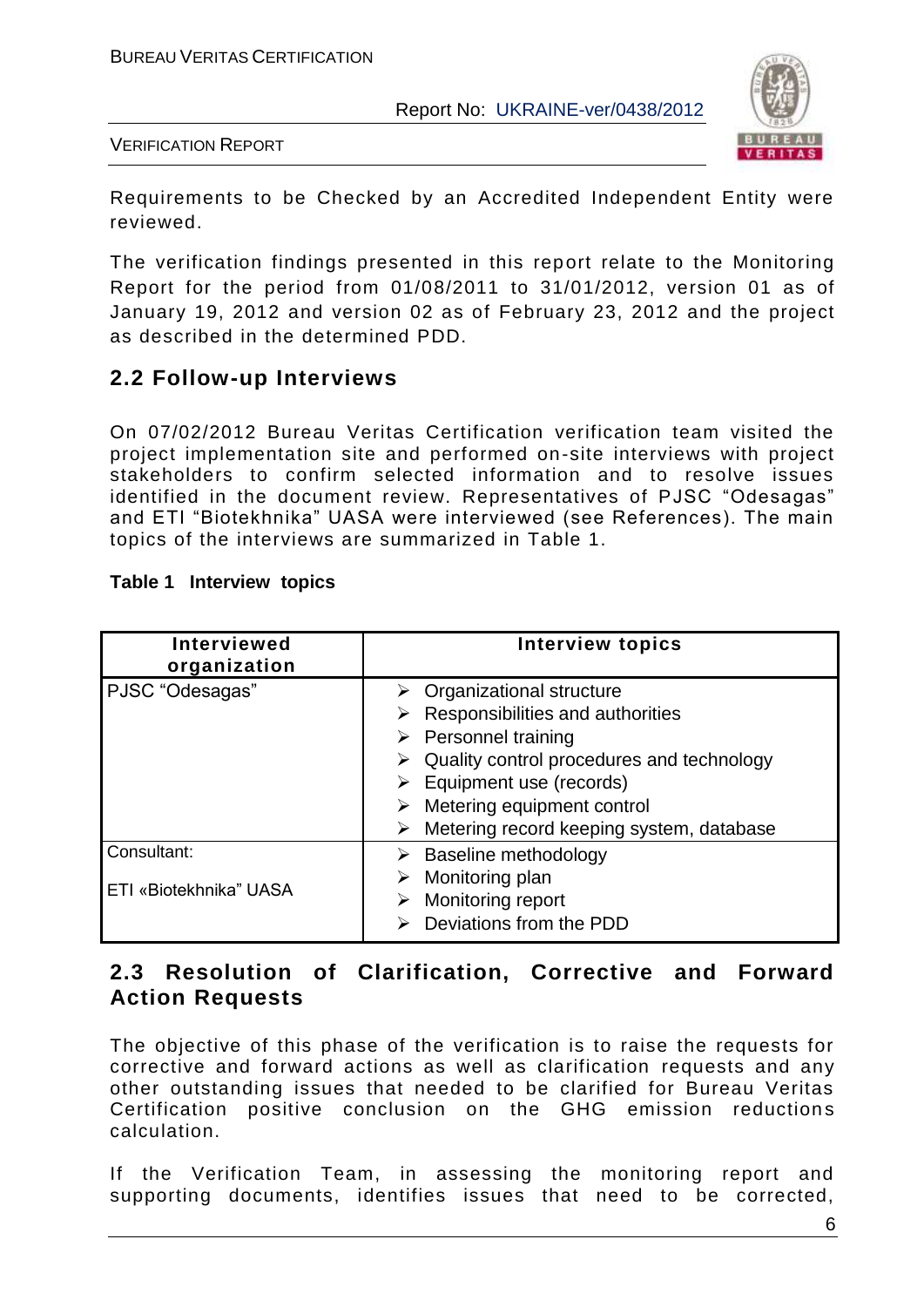

VERIFICATION REPORT

clarified or improved with regard to the monitoring requirements, it should raise these issues and inform the project participants of these issues in the form of:

(а) Corrective action request (CAR), requesting the project participants to correct a mistake that is not in accordance with the monitoring plan;

(b) Clarification request (CL), requesting the project participants to provide additional information for the Verification Team to assess compliance with the monitoring plan

(c) Forward action request (FAR), informing the project participants of an issue, relating to the monitoring that needs to be reviewed during the next verification period.

The Verification Team will make an objective assessment as to whether the actions taken by the project participants, if any, satisfactorily resolve the issues raised, if any, and should conclude its findings of the verification.

To guarantee the transparency of the verification process, the concerns raised are documented in more detail in the verification protocol in Appendix A.

## **3 VERIFICATION CONCLUSIONS**

In the following sections, the conclusions of the verification are stated.

The findings from the desk review of the original monitoring documents and the findings from interviews during the follow up visit are described in the Verification Protocol in Appendix A.

The Clarification, Corrective and Forward Action Requests are stated, where applicable, and are further documented in the Verification Protocol in Appendix A. The verification of the Project resulted in 9 Corrective Action Requests, and 3 Clarification Request.

The number between brackets at the end of each section corresponds to the DVM paragraph.

## **3.1 Remaining CL and FARs from previous verifications**

There are no any remaining CL and FAR from previous verifications.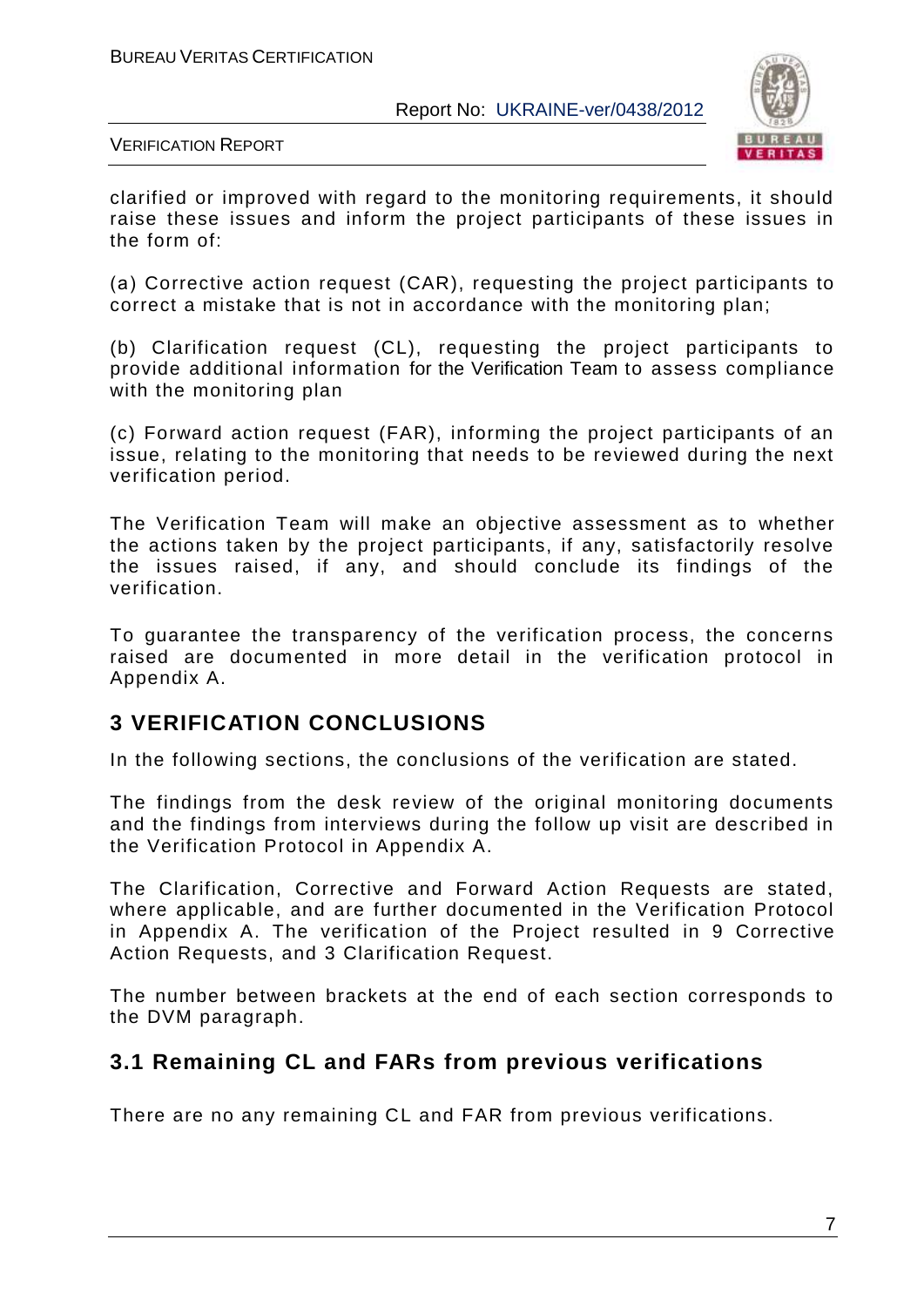

VERIFICATION REPORT

## **3.2 Project approval by Parties involved (90-91)**

The project obtained approval by the Host party (Ukraine) - Letter of Approval №737/23/7 dated 07/06/2010 issued by the National Environmental Investment Agency of Ukraine and written project approval by the party – buyer of emission reductions units (Denmark) - Letter of Approval №1602/1102-0041 dated 01/06/2010 issued by the Danish Energy Agency of the Danish Ministry of Climate and Energy).

The abovementioned written approvals are unconditional.

The identified areas of concern as to the project approval by the parties involved, project participants responses and Bureau Veritas Certification's conclusions are described in Appendix A to this report (refer to CAR 01).

## **3.3 Project implementation (92-93)**

PJSC "Odesagas" is the company uniting gas supply facilities of 26 districts in Odesa region and gas supply facility in Odesa city, and providing natural gas transportation and supply to industrial and domestic consumers. Total length of distribution gas pipeline of high (12Mpa – 0.6 Mpa), medium (0.3 Mpa) and low (0.005 Mpa) pressure is 4579 km. 2625 km is the property of PJSC "Odesagas". Average annual volume of transported gas reaches 2861718 ths  $m^3$ . The structure of current gas transport tariffs (the tariffs are regulated by the state) does not include depreciation and investment needs of gas distribution enterprises, which does not ensure receipt of funds for performance of necessary repair works and modernization of gas networks, purchase of appropriate engineering equipment and components, and also results in increase of natural gas leakage at the PJSC "Odesagas" facilities.

Following the Regulations on gas supply system safe operation in Ukraine based primarily on safety concerns, at the beginning of the project (2005) PJSC "Odesagas" just detected leaks using detectors with the purpose to avoid emergency and explosions. Measurement of volumes of leaks is not required, and measurement instruments are absent. Theoretical calculations of leaks volume based on executed measurements of natural gas losses as a result of not hermetic shut-down and flanged devices of <code>PJSC</code> «Odesagas» may be equal to 41 mln m $^3$  per year.

The project activities are reduction of natural gas (methane) leakage that results from leakiness of shut-down, flanged and threaded devices of PJSC "Odesagas" equipment in the total amount of 11 174 pieces. Within the project scope, advanced sealant materials are used for repair of gas equipment. This replaces the current practice of maintenance and repair of networks, namely the use of rubberized asbestos fabric gaskets and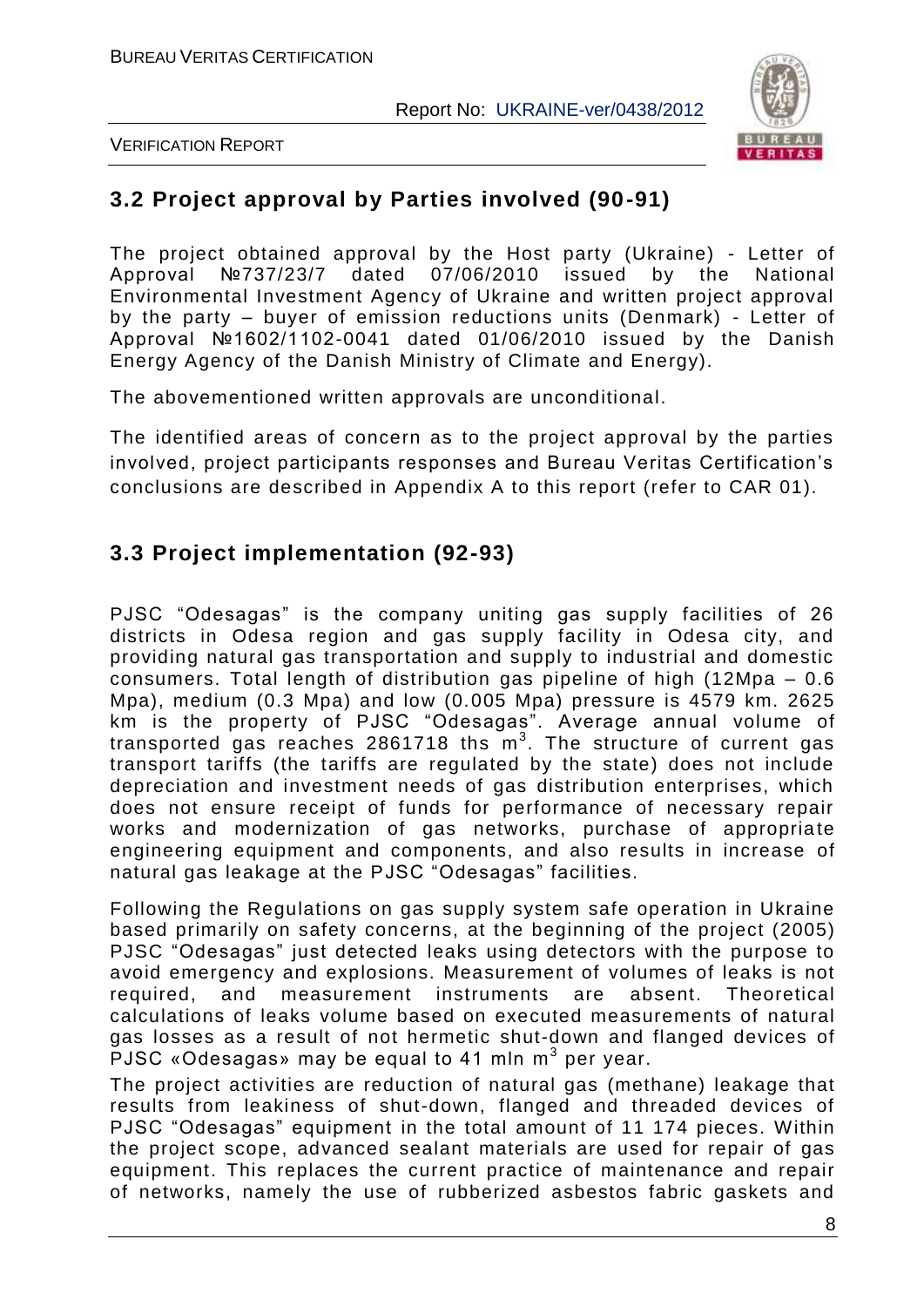

VERIFICATION REPORT

cotton fiber stuffing with oil tightening with asbestos -graphite compound resulting in increased leaks and methane emissions into the atmosphere. In addition to methane emission reductions, the project reduces technical natural gas losses (therefore, financial losses), benefits the environment and reduces emergency risks, especially for building gas pressure regulators and above ground gas pipelines.

The project activity includes:

- Implementation and use of purposeful examination and technical maintenance (PETM) of flanged, threaded joints and shut-down devices of PJSC "Odesagas" equipment with the use of modern and the most economically efficient practice, which allows for not only detection of leaking areas, but also determination of leakage volume (i.e., potential volume of gas leakage reduction). This key information is necessary for substantiation of effectiveness of repair and priority choice of its objects, which is important under short financing for repair of all leakage. This activity will include purchase of modern measuring equipment, appropriate training of employees, development of monitoring map for each gas plant and gas distribution network with the list of all equipment components to be regularly examined, creation of leakage data collection and storage system, and implementation of internal audit and quality assurance system for repair and accounting of methane leakage.
- Detection and measurement of leakage: the monitoring system of leakage at all flanged, threaded joints and shut-down devices of PJSC "Odesagas" equipment, including repaired leakage (repaired equipment components). The monitoring is exercised on a regular basis (once per four days or once a week, depending on the type of equipment; once per year for equipment of apartments and buildings) by specially trained personnel. Each component is checked and detected leakage is duly marked with individual number; gas leakage volumes are measured and registered in the database.
- Repair of all detected leakage: repairs of equipment with leakage within the scope of this project will vary from tightening of block valves and flanges, use of new sealants or compacting materials, to capital repair and replacement of safety valves of pressure regulators, piston rods. Repaired equipment components will be regularly checked as a part of a standard monitoring program to make sure they have not become the source of leakage again.

Duration of the project is not limited, as PETM and monitoring programs are aimed to become a part of work and business practice of PJSC "Odesagas". Reduction of  $CO_{2e}$  emissions is stated for the period of 22 years according to modality and Joint Implementation Mechanism Procedures.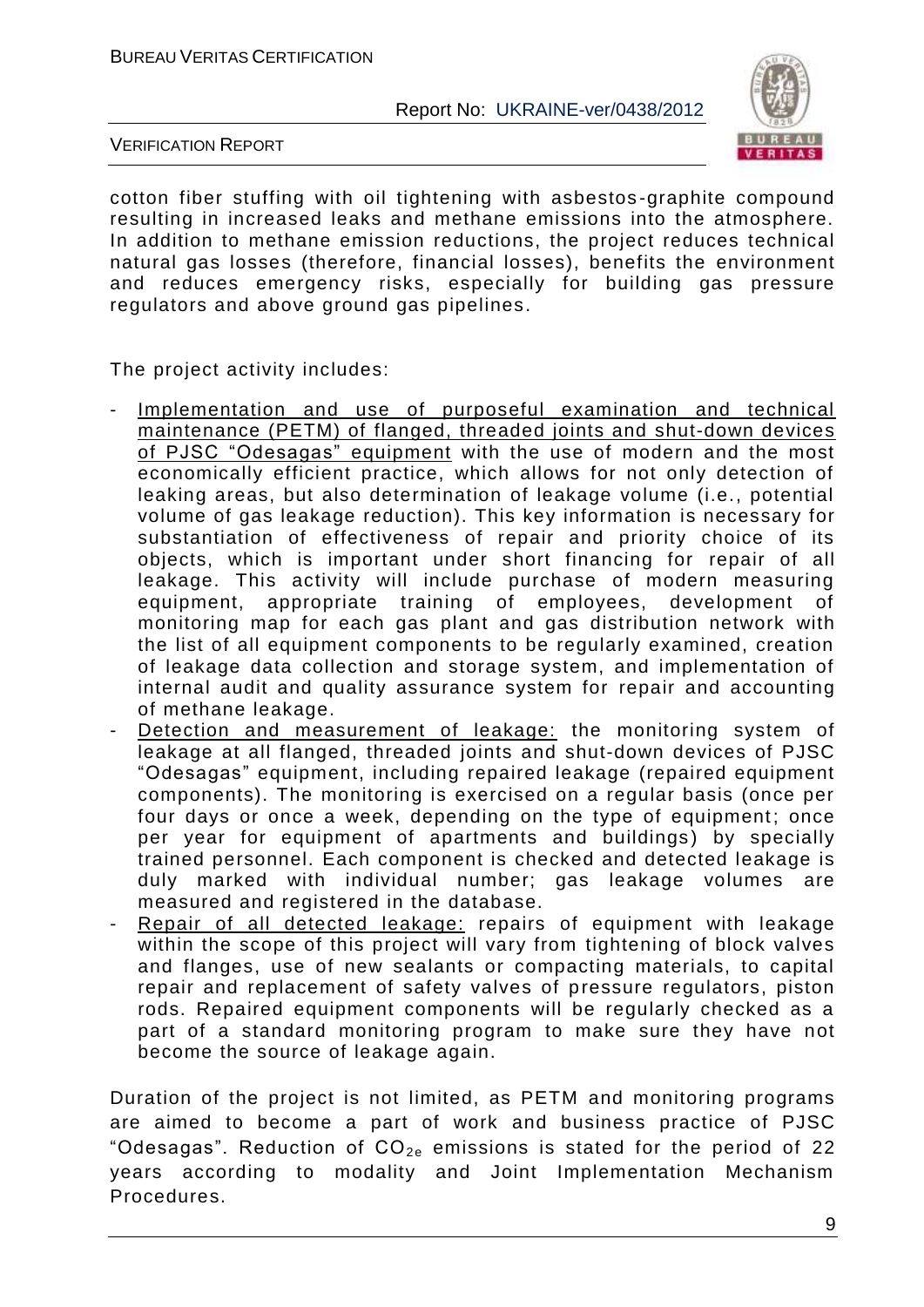

VERIFICATION REPORT

According the PDD version 07 the project boundary includes the methane leakage places as a result of non-hermetic flanged, threaded joints and shut-down devices of gas distribution networks in Odesa city and Odesa region. The project boundary included the total of 11174 shut-down devices. For the period from the beginning of the project implementation (2005) to the beginning of the reporting period all shut-down devices included in the project boundary were repaired and replaced.

Scope of the period-based repairs and replacements of shut-down devices of gas distribution networks is presented in Table 2:

**Table 2 Number of repaired (replaced) shut-down devices under the project per years**

| <b>Period</b>         | Number of repaired (replaced) shut-<br>down devices, un. |
|-----------------------|----------------------------------------------------------|
| 2005                  | 5 8 3 2                                                  |
| 2006                  | 3 3 1 2                                                  |
| 2007                  | 529                                                      |
| 2008                  | 752                                                      |
| 2009                  | 566                                                      |
| 2010                  | 174                                                      |
| 2011                  | 9                                                        |
| 01/01/2012-31/01/2012 |                                                          |
| Total                 | 174                                                      |

The project activities for the current monitoring period (01/08/2011- 31/01/2012) are further carrying out of purposeful examination and technical maintenance (PETM) of all gas equipment of gas distribution networks, which was repaired (hermetically sealed) and replaced during all JI project operation time.

Repaired (hermetically sealed) and replaced in previous periods shutdown devices are regularly checked as a part of a standard monitoring program to make sure they have not become the source of leakage again. According to the Monitoring Plan in the PDD version 07 the regular repairs оf shut-down devices at gas distribution networks of PJSC "Odesagas" are done once per year, technical maintenance – once per half year.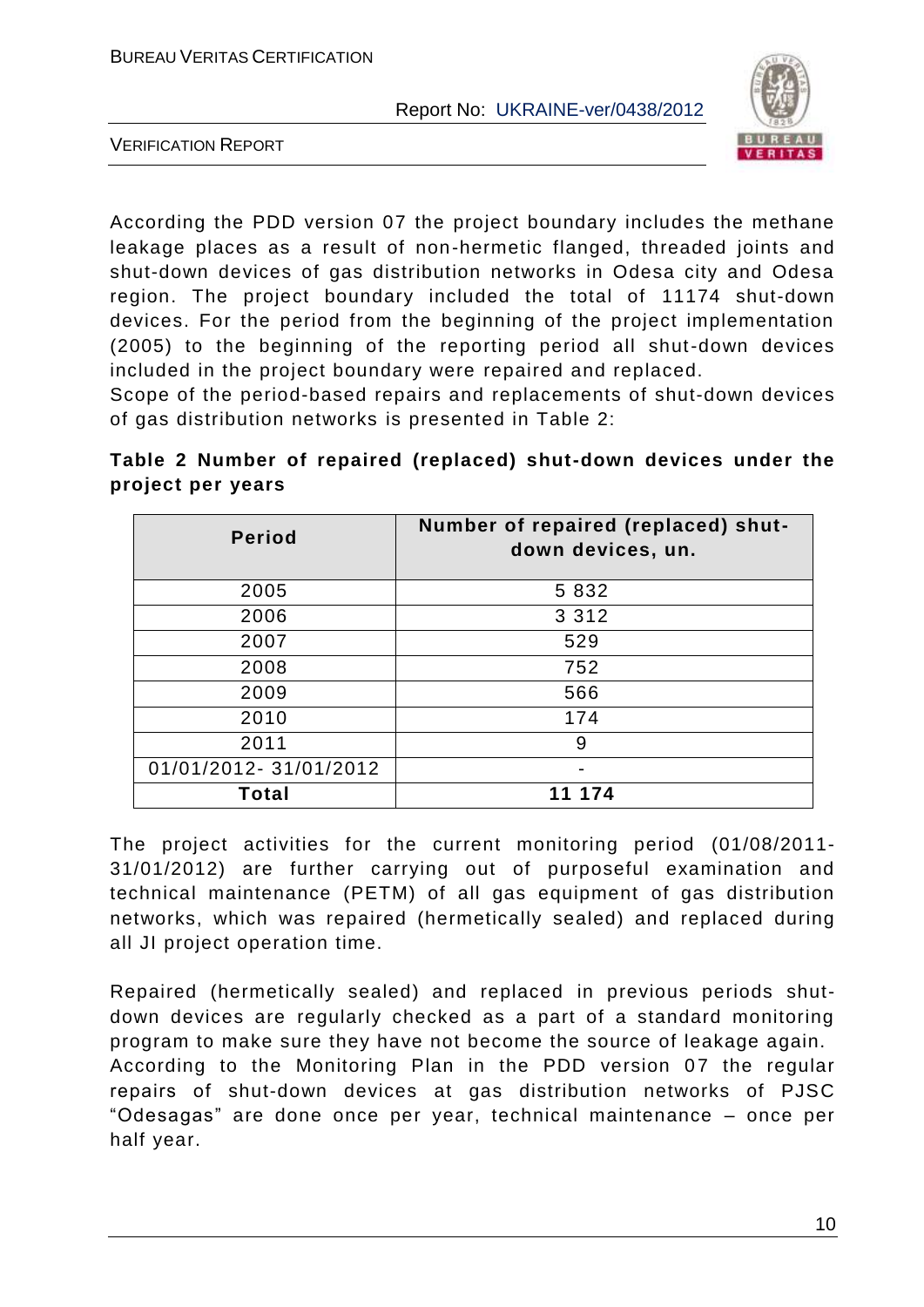

VERIFICATION REPORT

Methane leakage volumes from the repaired (replaced) shut-down devices of PJSC "Odesagas" received in the result of monitoring measurements do not exceed the methane leakage volumes, which were measured after the first repair of the devices.

The project was in operation throughout the monitoring period - from 01/08/2011 to 31/01/2012.

The identified areas of concern as to the project implementation, project participants responses and Bureau Veritas Certification's conclusions are described in Appendix A to this report (refer to CAR 02).

## **3.4 Compliance of the monitoring plan with the monitoring methodology (94-98)**

The monitoring occurred in accordance with the monitoring plan included in the PDD regarding which the determination has been deemed final and is so listed on the UNFCCC JI website.

To calculate the emission reductions such key factors as the rate of gas leakage for each leakage found, gas temperature and pressure, volume of capacity, the concentration of methane in the sample, time for which the concentration of methane in the volume capacity reaches a certain level, experience in implementing measures envisaged by the project, the current practice that exists in Ukraine in the sphere of gas transportation and supply, financial costs and the availability of expertise, legislation affecting the emissions in the baseline, level of activity on the project and the project emissions and risks associated with the project were taken into consideration.

Data sources used for calculating emission reductions, such as measuring equipment - gas analyzer "EX-TEC® SR5", stop-watch timer "SOS pr-2b-2", mercury glass thermometer of TL-4 type, flow meter, manometer "D-59N-100-1.0 6kPа"; information from manufacturers and IPCC are clearly identified, reliable and transparent.

Emission factors, including default emission factors, are selected by carefully balancing accuracy and reasonableness, and appropriately justified of the choice.

The calculation of emission reductions is based on conservative assumptions and the most plausible scenarios in a transparent manner.

Monitoring periods for each project component is clearly identified in the monitoring report and do not overlap with those for which verification has been made in the past and is considered final.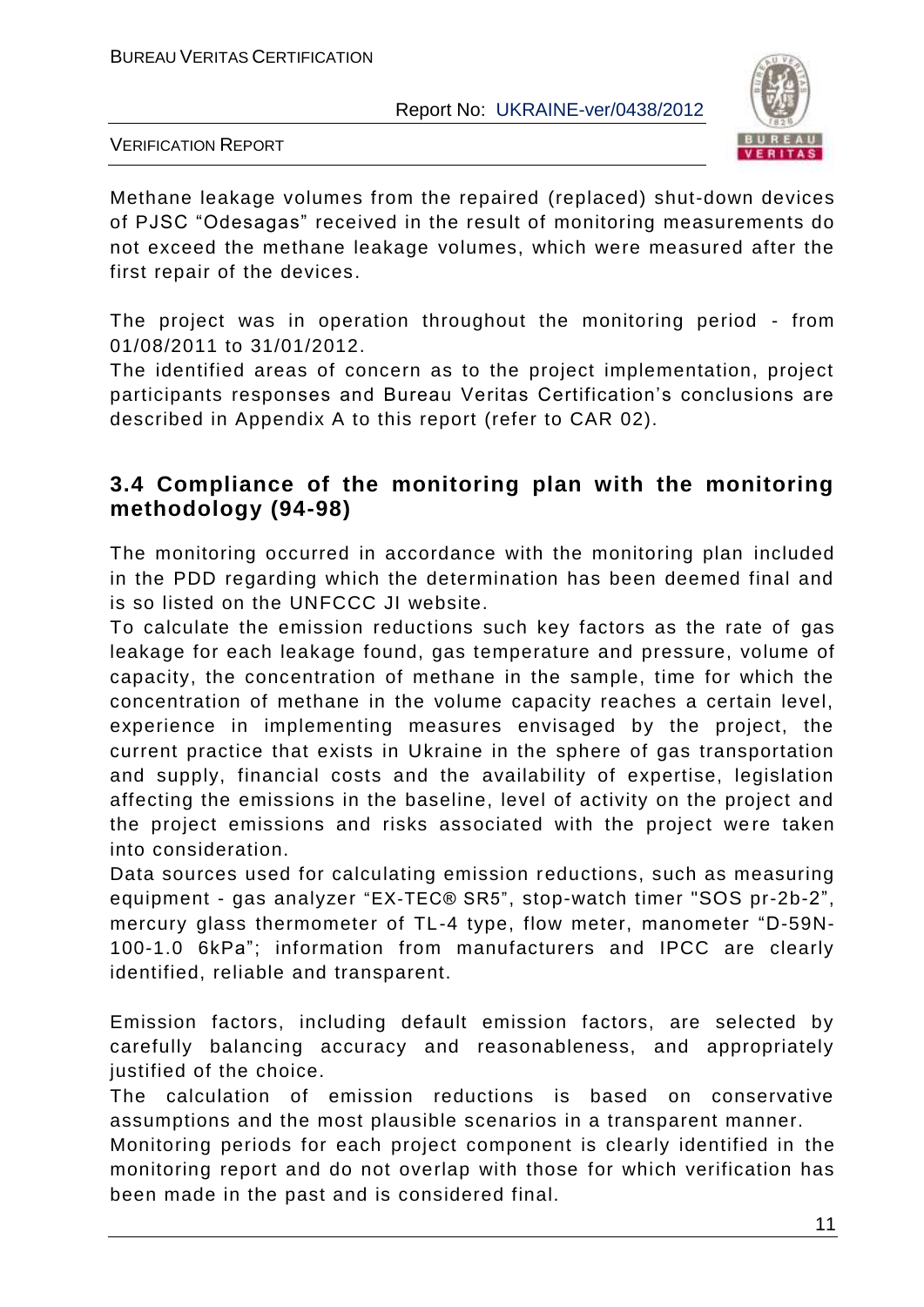

VERIFICATION REPORT

The identified areas of concern as to compliance of the monitoring plan with the monitoring methodology, project participants responses and Bureau Veritas Certification's conclusions are described in Appendix A to this report (refer to CAR 03, CAR 04, CAR 05, CAR 06, CL 01).

## **3.5 Revision of monitoring plan (99-100)**

Not applicable.

## **3.6 Data management (101)**

Data and their sources, which are contained in the monitoring report, are clearly defined, reliable and transparent.

Implementation of data collection procedures is carried out in accordance with the PDD monitoring plan, including quality control and quality assurance procedures.

Monitoring equipment function, including its calibration status, is in line with the requirements.

According to current legislation "On metrology and metrological activity", all measuring equipment in Ukraine must meet the specified requirements of relevant standards and is subject to a periodic verifica tion. Calibration of measuring devices is conducted in accordance with national standards. Actual data and records used for monitoring are duly verified.

Data collection and data management system of the project is in line with the PDD, the monitoring plan and consists of three parts:

1) Measurements of methane leakage value before the rehabilitation (hermetization) of the facility;

2) Measurements of methane leakage value after the rehabilitation (hermetization) of the facility;

3) Archiving and processing of obtained results.

To measure leakage volume of natural gas it was decided to use the method based on the Calibrated Bag Technology described in the approved baseline methodology AM0023 "Leak reduction from natural gas pipeline compressor or gate stations". One of the problems incurred by using this method is difficult accounting of the volume of the fittings where measurements are done, and the initial air volume when determining gas volume received in the bag.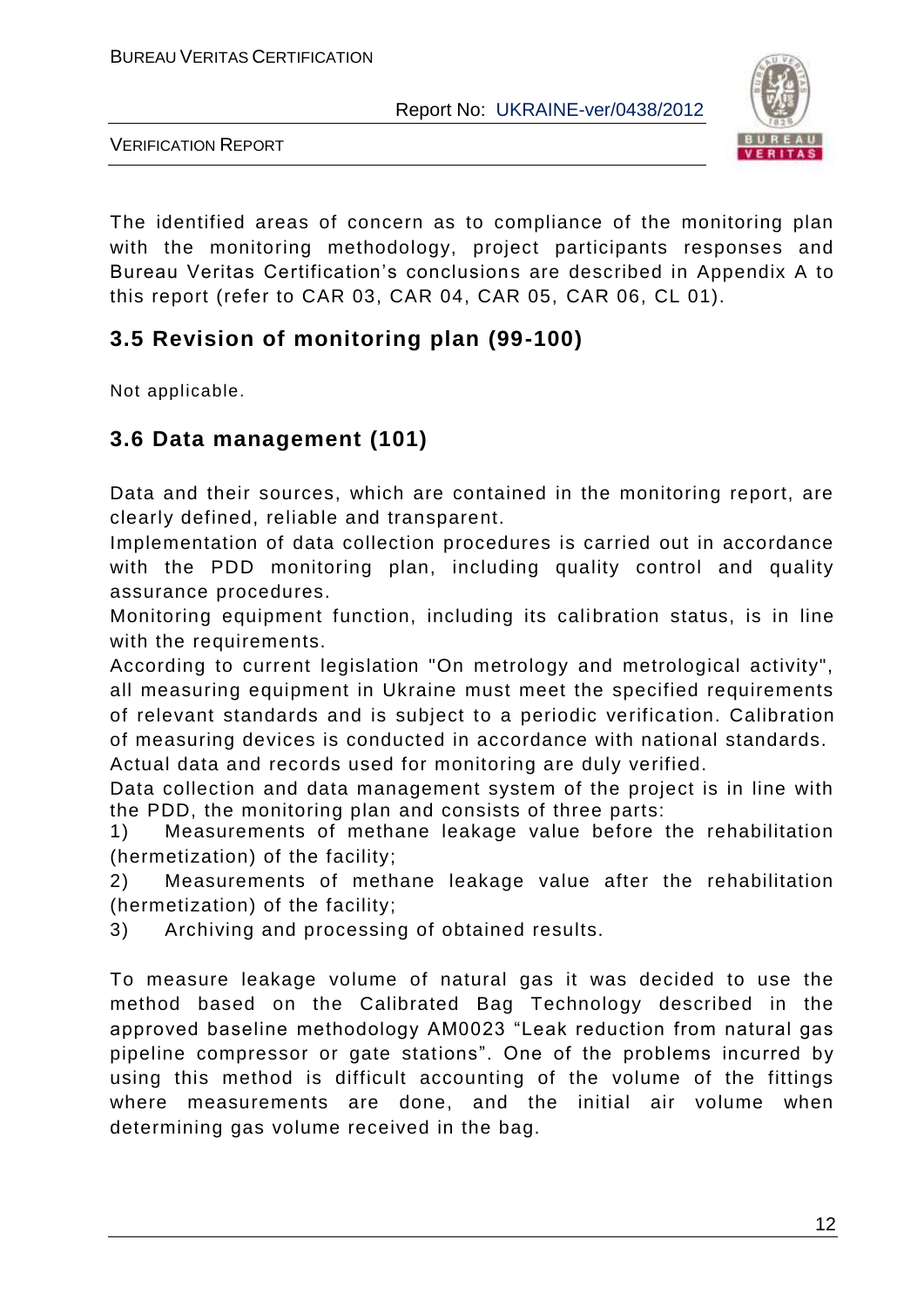

VERIFICATION REPORT

To solve these problems a special installation was made on the basis of plastic container of known volume (0.87  $\textsf{m}^{3}$ ), package, plastic hose and manometer. All joints are made in a hermetical manner.

In order to ensure successful implementation of the project and the credibility and verifiability of the emissions reductions achieved, the project must have a well-organized management system.

Collection and processing of parameters, coordination of work of all departments and services of PJSC "Odesagas" related to the project implementation is done by specially created Working team. The structure of the Working team is shown in the Figure 1.



**Figure 1 Structure of the Working team**

Sergiy Oleksandrovych Stryzhak and Lyudmyla Andriyivna Kulbida are responsible for collection of all information provided for by the monitoring plan, and for making all necessary settlements. Archiving of all received information in the result of measurements and settlements is done under guidance of Kateryna Sergiyivna Burova. The head of the working team (Nataliya Genadiyivna Orlova) on the basis of received information determines the plan of measures under the Project and scope of resources required. Technical maintenance of the Project is carried out by Dmytro Moyseyovych Oks and Yevgen Viktorovych Kurkin.

Regular maintenance of shut-down devices of PJSC "Odesagas" gas distribution networks is carried out once per year, technical maintenance once per half year.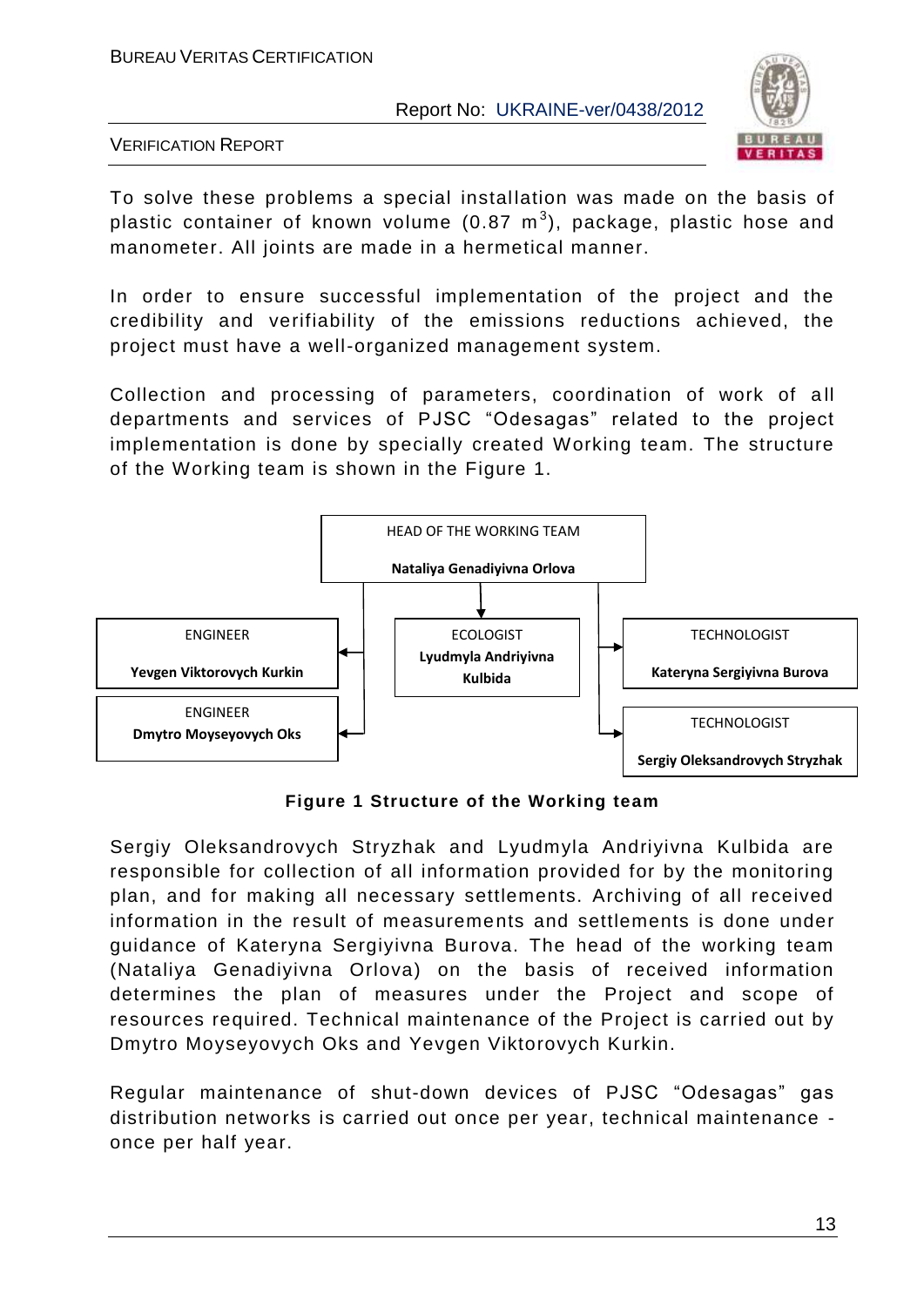

VERIFICATION REPORT

All the necessary information on monitoring of GHG emissions is stored in paper and/or electronic form and will be stored until the end of the crediting period and two years after the last transaction with emission reduction units.

The monitoring Report version 02 provides sufficient information about the intended role, responsibilities and authorities for implementing and maintaining monitoring procedures, including data management. Verification group confirms the effectiveness of existing management system and operating system and considers them suitable for reliable monitoring of the project.

The identified areas of concern as to compliance of the monitoring plan with the monitoring methodology, project participants responses and Bureau Veritas Certification's conclusions are described in Appendix A to this report (refer to CAR 07, CAR 08, CAR 09, CL 02, CL 03).

## **3.7 Verification regarding programs of activities (102-110)**

Not applicable.

## **4 VERIFICATION OPINION**

Bureau Veritas Certification has performed the seventh periodic verification of the "Reduction of Methane Emissions at Flanged, Threaded Joints and Shut-down Devices of OJSC "Odesagas" Equipment" Project for the period from August 1, 2011 to January 31, 2012 , which applies the JI Specific Approach. The verification was performed on the basis of UNFCCC criteria and host country criteria and also on the criteria given to provide for consistent project operations, monitoring and reporting.

The verification consisted of the following three phases: i) desk review of the monitoring report against the project design and the baseline and monitoring plan; ii) follow-up interviews with project stakeholders; iii) resolution of outstanding issues and the issuance of the final verification report and opinion.

The management of PJSC "Odesagas" is responsible for the preparation of the GHG emissions data and the reported GHG emissions reductions of the project on the basis set out within the project Monitoring Plan indicated in the final PDD version 07. The development and maintenance of records and reporting procedures in accordance with that plan,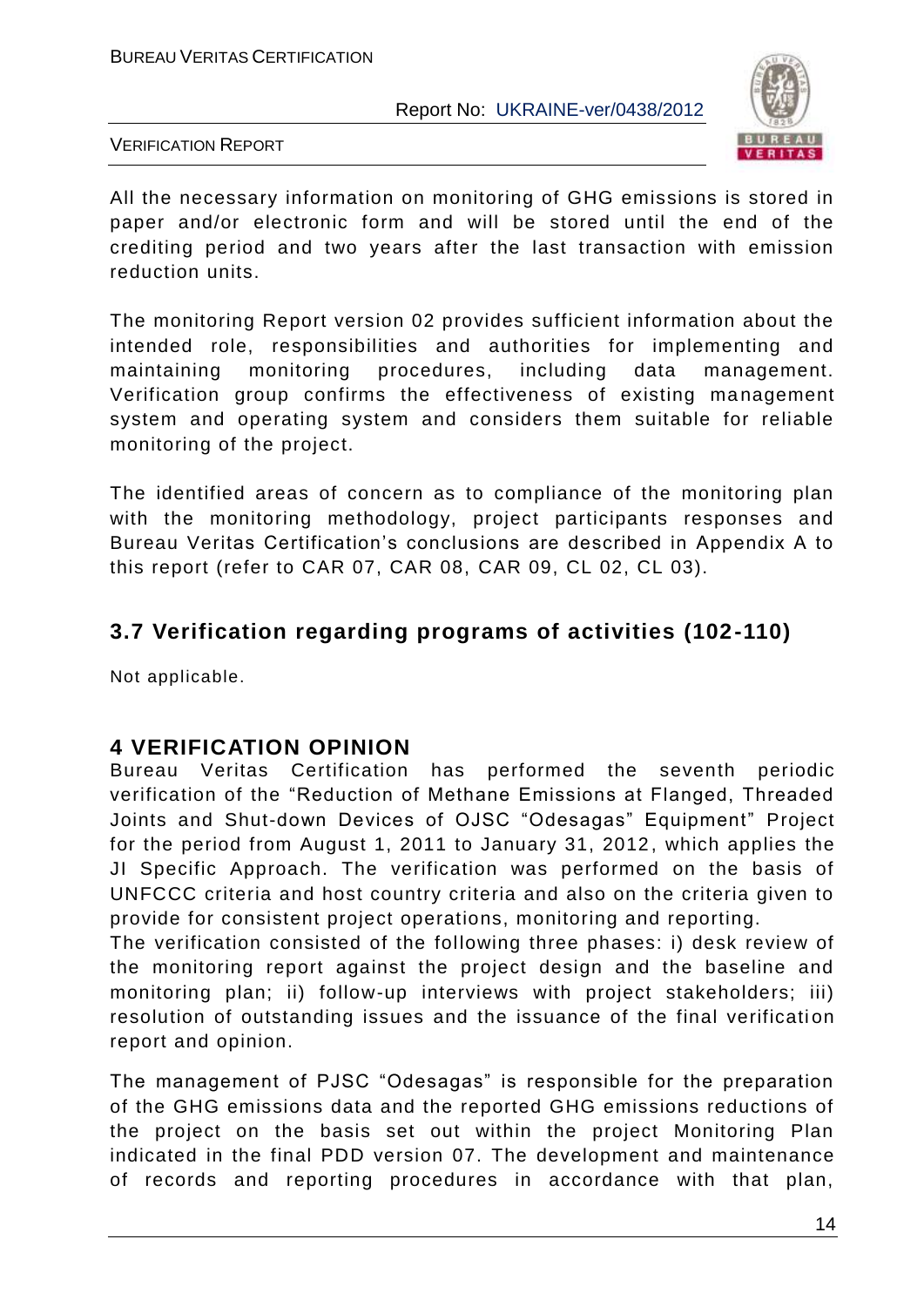

VERIFICATION REPORT

including the calculation and determination of GHG emission reductions from the project, is the responsibility of the management of th project.

Bureau Veritas Certification verified the Project Monitoring Report version 02 for the reporting period of 01/08/2011-31/01/2012 as indicated below. Bureau Veritas Certification confirms that the project is implemented as per approved PDD version. Installed equipment being essential for generating emission reduction runs reliably and is calibrated appropriately. The monitoring system is in place and the project is generating GHG emission reductions.

Bureau Veritas Certification can confirm that the GHG emission reduction is calculated without material misstatements. Our opinion relates to the project's GHG emissions and resulting GHG emissions reductions reported and related to the approved project baseline and monitoring, and its associated documents. Based on the information we have seen and evaluated, we confirm the following statement:

Reporting period: From 01/08/2011 to 31/01/2012 Baseline emissions  $\therefore$  325 176 tonnes of CO<sub>2</sub> equivalent; Project emissions  $\therefore$  8 363 tonnes of  $CO<sub>2</sub>$  equivalent; Emission Reductions : 316 813 tonnes of  $CO<sub>2</sub>$  equivalent.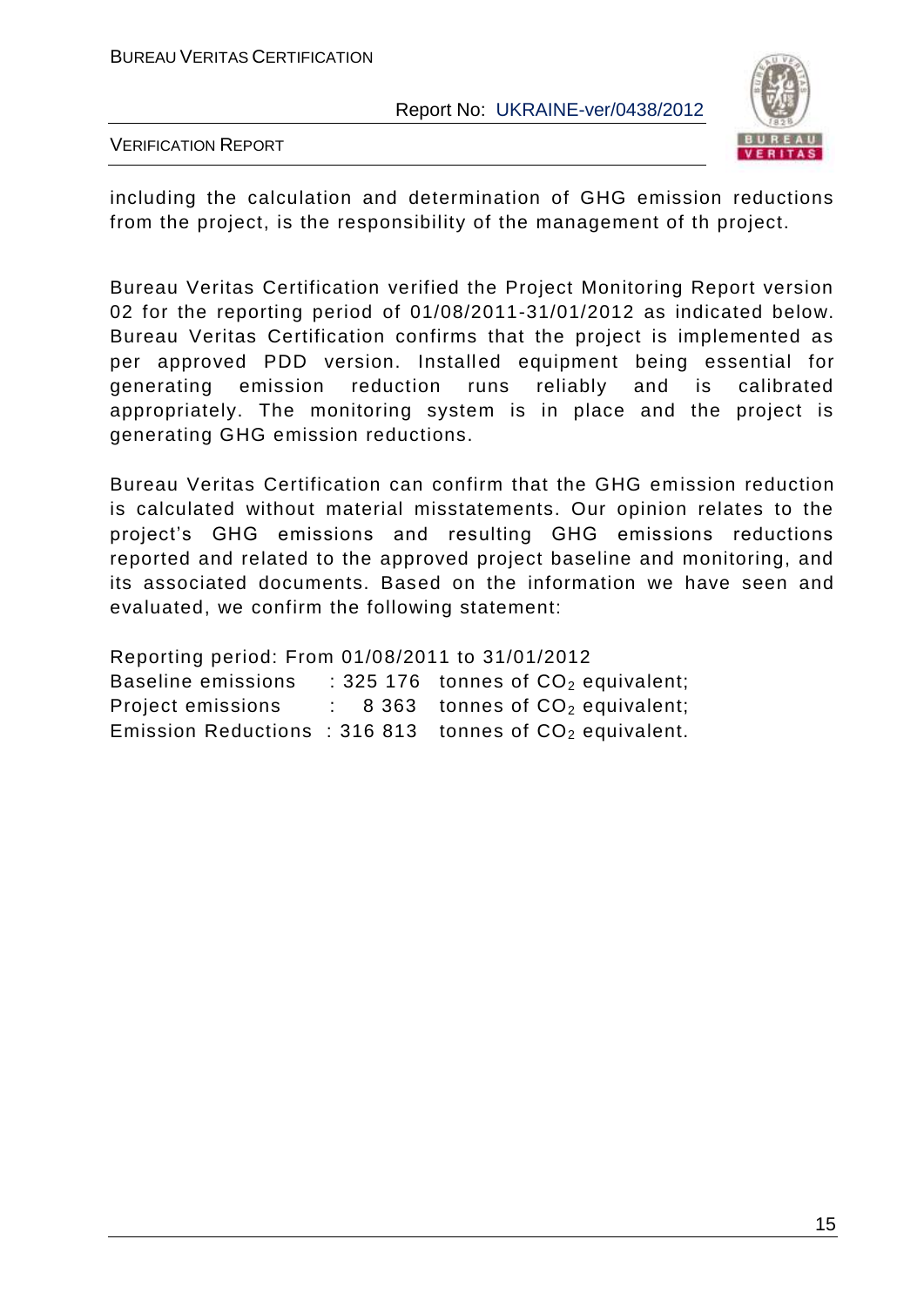

VERIFICATION REPORT

## **5 REFERENCES**

#### **Category 1 Documents:**

Documents provided by the project participants that relate directly to the GHG components of the project.

|     | The PDD of "Reduction of Methane Emissions at Flanged,           |
|-----|------------------------------------------------------------------|
| /1/ | Threaded Joints and Shut-down Devices of OJSC "Odesagas"         |
|     | Equipment" JI Project, version 07, dated April 30, 2010          |
|     | Determination Report of "Reduction of Methane Emissions at       |
|     | Flanged, Threaded Joints and Shut-down Devices of OJSC           |
| /2/ | "Odesagas" Equipment" JI Project, issued by Bureau Veritas       |
|     | Certification Holding SAS dated May 15, 2010                     |
|     | Monitoring Report of "Reduction of Methane Emissions at          |
|     | Flanged, Threaded Joints and Shut-down Devices of OJSC           |
| /3/ | "Odesagas" Equipment" JI Project, version 01, dated January 19,  |
|     | 2012                                                             |
|     | Monitoring Report of "Reduction of Methane Emissions at          |
|     | Flanged, Threaded Joints and Shut-down Devices of OJSC           |
| /4/ | "Odesagas" Equipment" JI Project, version 02, dated February 23, |
|     | 2012                                                             |
|     | Appendix A. Calculations of greenhouse gas emission reduction at |
|     | flanged, threaded joints and shut-down devices of PJSC           |
| /5/ | "Odesagas" equipment for 6 months (from August 1, 2011 to        |
|     | January 31, 2012)                                                |
|     | Letter of Approval №737/23/7 dated 07/06/2010 issued by the      |
| /6/ | National Environmental Investment Agency of Ukraine              |
|     | Letter of Approval №1602/1102-0041 dated 01/06/2010 issued by    |
| /7/ | the Danish Energy Agency, the Danish Ministry of Climate and     |
|     | Energy)                                                          |
|     |                                                                  |

#### **Category 2 Documents:**

Background documents related to the design and/or methodologies employed in the design or other reference documents.

|     | Instruction for exploitation of gas-analyzer EX-TEC® SR5 |
|-----|----------------------------------------------------------|
| /2/ | Appearance of gas-analyzer EX-TEC® SR5                   |
| /3/ | Calibration certificate of gas-analyzer EX-TEC® SR5      |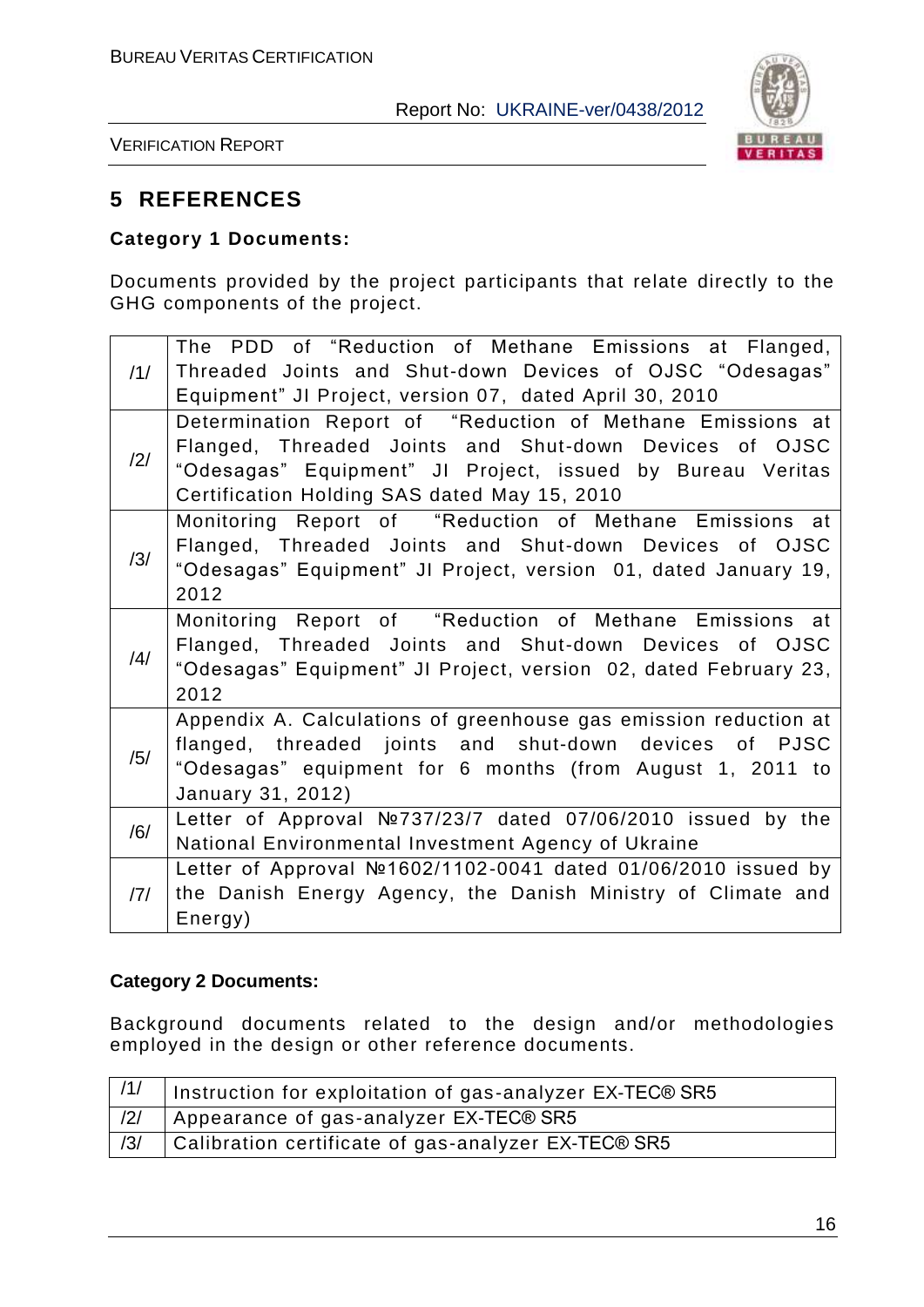

| /4/  | State metrological attestation certificate of gas-analyzer EX-TEC®<br>SR <sub>5</sub>                |  |  |  |  |  |
|------|------------------------------------------------------------------------------------------------------|--|--|--|--|--|
| /5/  | Appearance of gas-analyzer EX-TEC® SR5                                                               |  |  |  |  |  |
| /6/  | Appearance of mercury glass thermometer TL-4                                                         |  |  |  |  |  |
| 7    | Passport of mercury glass thermometer TL-4                                                           |  |  |  |  |  |
| /8/  | Stop-watch and passport of mercury glass thermometer TL-4                                            |  |  |  |  |  |
| /9/  | Manual of manometer «D-59H-100-1.0 6 kPa»                                                            |  |  |  |  |  |
| /10/ | Calibration certificate of barometer D-59-N, dated 27/09/08                                          |  |  |  |  |  |
| /11/ | Calibration certificate of barometer D-59-N, dated 15/12/09                                          |  |  |  |  |  |
| /12/ | Statement of measurements on unscheduled works of shut-down                                          |  |  |  |  |  |
|      | devices, flanged and threaded joints hermetization of OJSC                                           |  |  |  |  |  |
|      | "Odesagas", August 2011                                                                              |  |  |  |  |  |
| /13/ | Statement of measurements on unscheduled works of shut-down                                          |  |  |  |  |  |
|      | devices, flanged and threaded joints hermetization of OJSC                                           |  |  |  |  |  |
|      | "Odesagas", Septembe 2011                                                                            |  |  |  |  |  |
| /14/ | Statement of measurements on unscheduled works of shut-down                                          |  |  |  |  |  |
|      | devices, flanged and threaded joints hermetization of OJSC                                           |  |  |  |  |  |
|      | "Odesagas", October 2011                                                                             |  |  |  |  |  |
| /15/ | Statement of measurements on unscheduled works of shut-down                                          |  |  |  |  |  |
|      | devices, flanged and threaded joints hermetization of OJSC                                           |  |  |  |  |  |
|      | "Odesagas", November 2011                                                                            |  |  |  |  |  |
| /16/ | Order on formation of a working team on JI project dated 12/01/05                                    |  |  |  |  |  |
| /17/ | Program of initial monitoring measurements for OJSC "Odesagas"                                       |  |  |  |  |  |
|      | and gas distribution networks GDP-075,<br>stations<br>gate<br>$\overline{1}$                         |  |  |  |  |  |
|      | Melitopolska Str. dated 02/04/2005                                                                   |  |  |  |  |  |
| /18/ | Program of initial monitoring measurements for OJSC "Odesagas"                                       |  |  |  |  |  |
|      | and gas<br>distribution<br>networks<br>GDP-075,<br>stations<br>gate<br>$\overline{1}$                |  |  |  |  |  |
|      | Melitopolska Str. dated 12/06/2006                                                                   |  |  |  |  |  |
| /19/ | Program of initial monitoring measurements for OJSC "Odesagas"<br>gate                               |  |  |  |  |  |
|      | stations and gas distribution networks GDP-075,                                                      |  |  |  |  |  |
| /20/ | Melitopolska Str. dated 25/06/2007<br>Program of initial monitoring measurements for OJSC "Odesagas" |  |  |  |  |  |
|      | stations and gas distribution networks GDP-075,<br>gate                                              |  |  |  |  |  |
|      | Melitopolska Str. dated 10/06/2008                                                                   |  |  |  |  |  |
| /21/ | Program of initial monitoring measurements for OJSC "Odesagas"                                       |  |  |  |  |  |
|      | stations and gas distribution networks GDP-075,<br>gate                                              |  |  |  |  |  |
|      | Melitopolska Str. dated 15/06/2009                                                                   |  |  |  |  |  |
| /22/ | Program of initial monitoring measurements for OJSC "Odesagas"                                       |  |  |  |  |  |
|      | stations and gas distribution networks GDP-075,<br>gate                                              |  |  |  |  |  |
|      | Melitopolska Str. dated 04/06/2010                                                                   |  |  |  |  |  |
|      |                                                                                                      |  |  |  |  |  |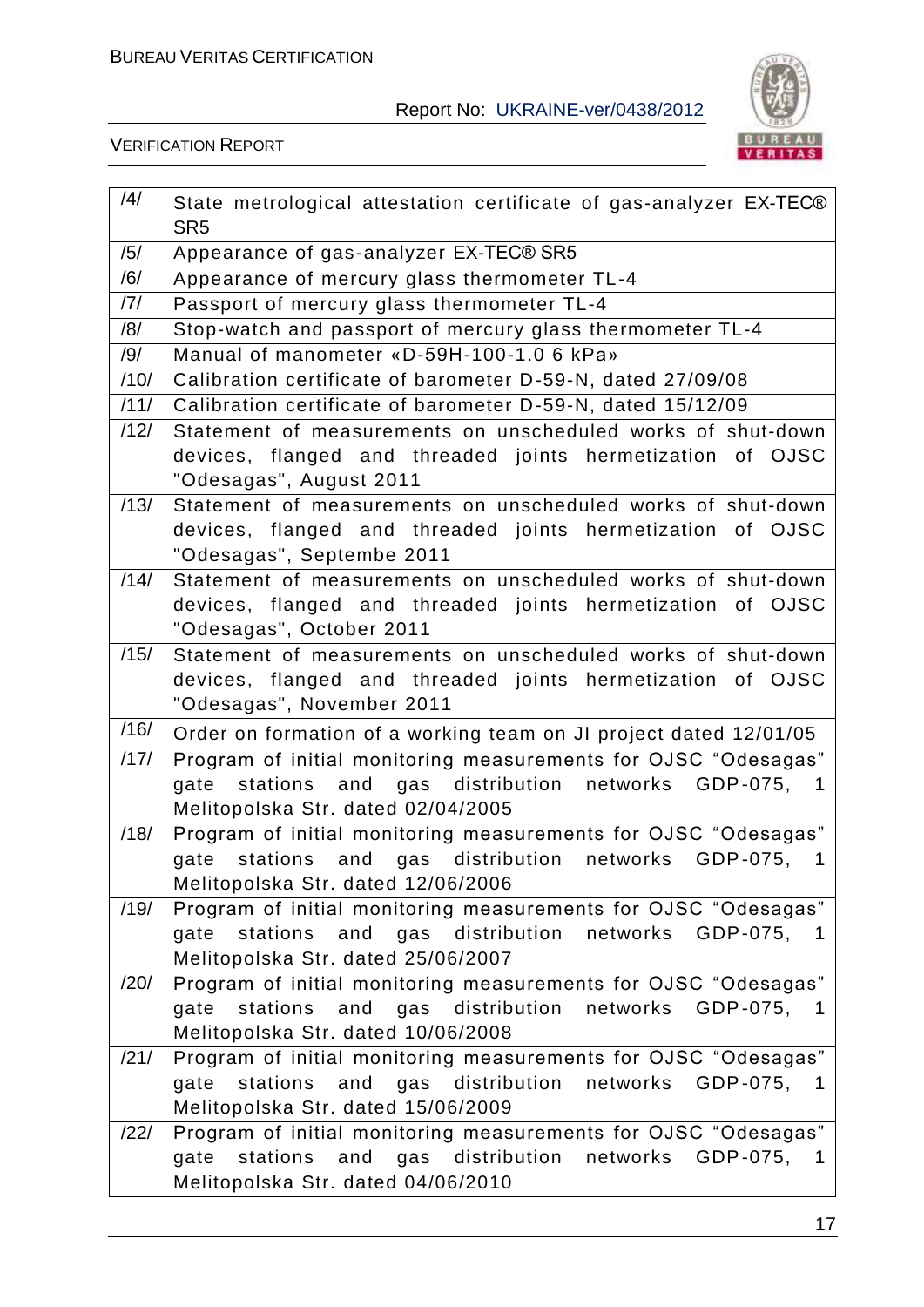

| /23/ | Program of initial monitoring measurements for OJSC "Odesagas"                 |  |  |  |  |
|------|--------------------------------------------------------------------------------|--|--|--|--|
|      | gate stations and gas distribution networks GDP-073, 6 the 3rd                 |  |  |  |  |
|      | Stupinchatyi per., dated 05/04/2010                                            |  |  |  |  |
| /24/ | Program of initial monitoring measurements for OJSC "Odesagas"                 |  |  |  |  |
|      | gate stations and gas distribution networks GDP-044,<br>-25                    |  |  |  |  |
|      | Lokomotyvna Str. dated 06/04/2010                                              |  |  |  |  |
| /25/ | Gate valve, corner of Zhukovska and Polska Streets                             |  |  |  |  |
| /26/ | Passport a gate valve, corner of Zhukovska and Polska Streets                  |  |  |  |  |
| /27/ | Manometer D-59-N                                                               |  |  |  |  |
| /28/ | Leakage measuring device                                                       |  |  |  |  |
| /29/ | Gate valve in the well, corner of Zhukovska and Polska Streets                 |  |  |  |  |
| /30/ | Gate valve, corner of Bunina and Polska Streets                                |  |  |  |  |
| /31/ | Valve with compensator in the well, corner of Zhukovska and                    |  |  |  |  |
|      | <b>Polska Streets</b>                                                          |  |  |  |  |
| /32/ | Gate valve in the city park, Deribasivska Street                               |  |  |  |  |
| /33/ | Gate valve, 110 Balkivska Street                                               |  |  |  |  |
| /34/ | Gate valve in the duct, Prohorivska Street                                     |  |  |  |  |
| /35/ | Gate valve when checking for leaks, gas shutoff station, Melnitska             |  |  |  |  |
|      | <b>Street</b>                                                                  |  |  |  |  |
| /36/ | Gate valve at gas shutoff station                                              |  |  |  |  |
| /37/ | Gate valve at gas shutoff station, checking of the tightness of<br>connections |  |  |  |  |
| /38/ | Gate valve at gas shutoff station, a new sealing gasket                        |  |  |  |  |
| /39/ | Gas valve, corner of Zaporozka and B.Khmelnitskogo Streets                     |  |  |  |  |
| /40/ | Valve with regulator in the duct, Zaporizka Street                             |  |  |  |  |
| /41/ | Regulator in the duct                                                          |  |  |  |  |
| /42/ | Gas valves in well, 1 Marshal Malinovskyi Street                               |  |  |  |  |
| /43/ | The form of leakage records                                                    |  |  |  |  |
| /44/ | Calibration certificate of the working measuring instrument # 8226             |  |  |  |  |
|      | dated 09/23/2010 (gas analyzer EX-TEC SR5)                                     |  |  |  |  |
| /45/ | Manual 9P2.832.012 RE (Barometers and domestic barometers)                     |  |  |  |  |
| /46/ | Passport and application of the tool (laboratory glass thermometer,            |  |  |  |  |
|      | designed to measure temperature in different areas, TLS, 4, TU U               |  |  |  |  |
|      | 33.2-14307481-035:2005)                                                        |  |  |  |  |
| /47/ | automobile<br>with<br>installed<br>Summarizing<br>Report<br>special<br>on      |  |  |  |  |
|      | equipment of «Gazomat» type 15/06/2011-29/11/2011                              |  |  |  |  |
| /48/ | Summarizing<br>Report<br>automobile<br>installed<br>special<br>with<br>on      |  |  |  |  |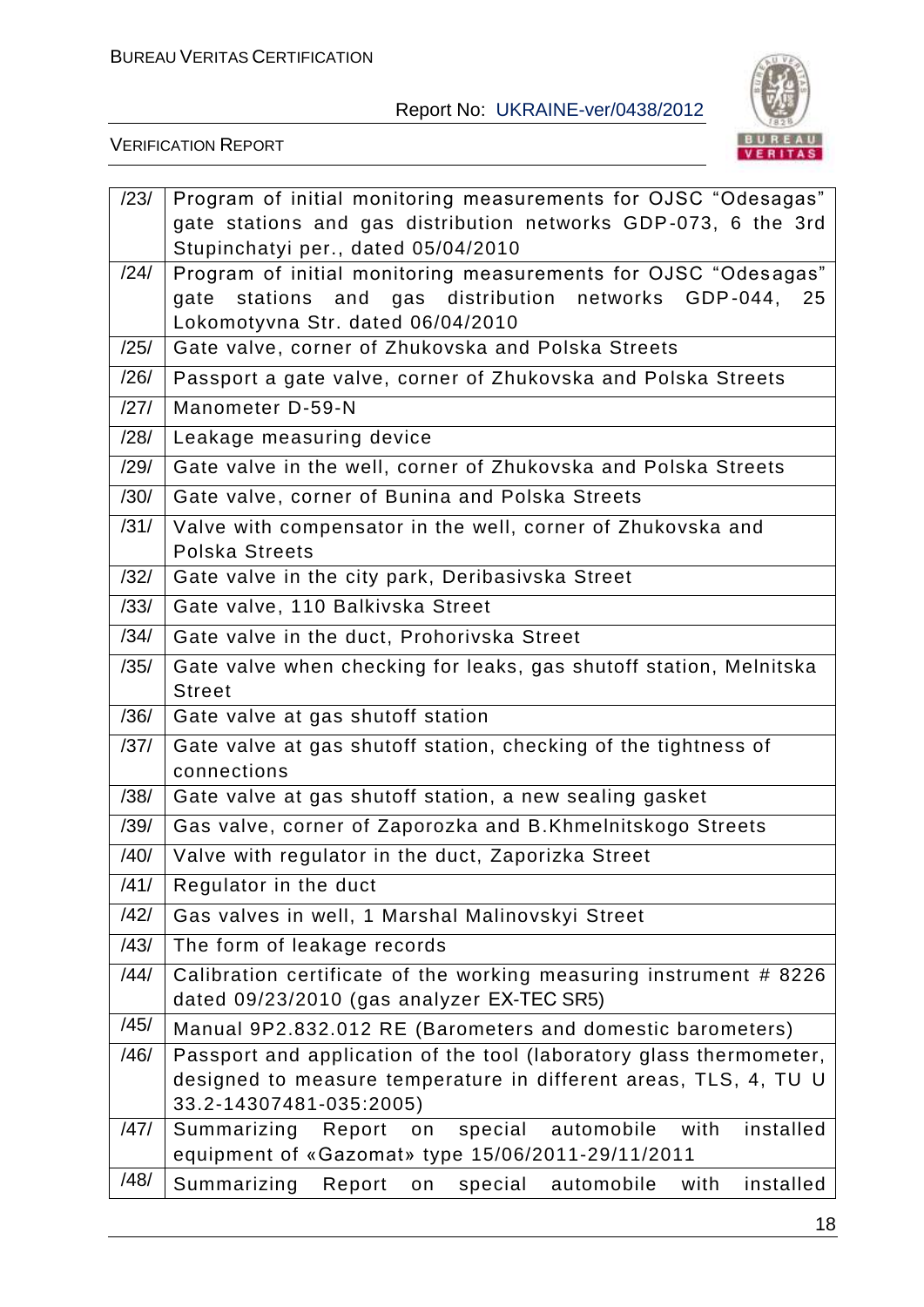

VERIFICATION REPORT

|      |                |  |  |  |  | equipment of «Gazomat» type for the period 15/06/2011- |    |
|------|----------------|--|--|--|--|--------------------------------------------------------|----|
|      | 11/08/2011     |  |  |  |  |                                                        |    |
| /49/ |                |  |  |  |  | Photo of special automobile with installed equipment   | of |
|      | «Gazomat» type |  |  |  |  |                                                        |    |

#### **Persons interviewed:**

List persons interviewed during the verification or persons that contributed with other information that is not included in the documents listed above.

|      | <b>Name</b>         | Organization                               | <b>Position</b>                                                  |  |  |
|------|---------------------|--------------------------------------------|------------------------------------------------------------------|--|--|
| /1/  | Gerasymenko<br>V.O. | PJSC "Odesagas"                            | <b>Executive Director</b>                                        |  |  |
| /2/  | Zatynayko Y. L.     | PJSC "Odesagas"                            | <b>Chief Engineer</b>                                            |  |  |
| /3/  | Orlova N.G.         | PJSC "Odesagas"                            | Head of production and<br>technical department                   |  |  |
| /4/  | Oks D.M.            | PJSC "Odesagas"                            | Head of production and<br>technical<br>department<br><b>UEGG</b> |  |  |
| /5/  | Kulbida L.A.        | PJSC "Odesagas"                            | Engineer of LOP                                                  |  |  |
| /6/  | Burova K.S.         | PJSC "Odesagas"                            | Engineer of production<br>and technical department               |  |  |
| 7    | Stryzhak S.O.       | PJSC "Odesagas"                            | Head of SEUG and<br><b>DV</b><br><b>UEGG</b>                     |  |  |
| /8/  | Khodorchuk V.Y.     | «Biotekhnika"<br>ETI<br><b>UASA</b>        | <b>Scientific Secretary</b>                                      |  |  |
| /9/  | Dorovskyi V.I.      | «Biotekhnika"<br><b>ETI</b><br><b>UASA</b> | Head of the Laboratory                                           |  |  |
| /10/ | Tsvigovskyi M.K.    | «Biotekhnika"<br><b>ETI</b><br><b>UASA</b> | Head<br>Deputy<br>of<br>Department                               |  |  |
| /11/ | Ivchuk V.V.         | Odesa interregional<br>administration      | <b>Chief Engineer</b>                                            |  |  |
| /12/ | Korzhov S.M.        | Ananyivsk<br>administration                | <b>Chief Engineer</b>                                            |  |  |
| /13/ | Yakymchuk V.I.      | <b>Berezovsk</b><br>administration         | <b>Chief Engineer</b>                                            |  |  |
| /14/ | Ivanov O.T.         | <b>Bolgradsk</b>                           | <b>Chief Engineer</b>                                            |  |  |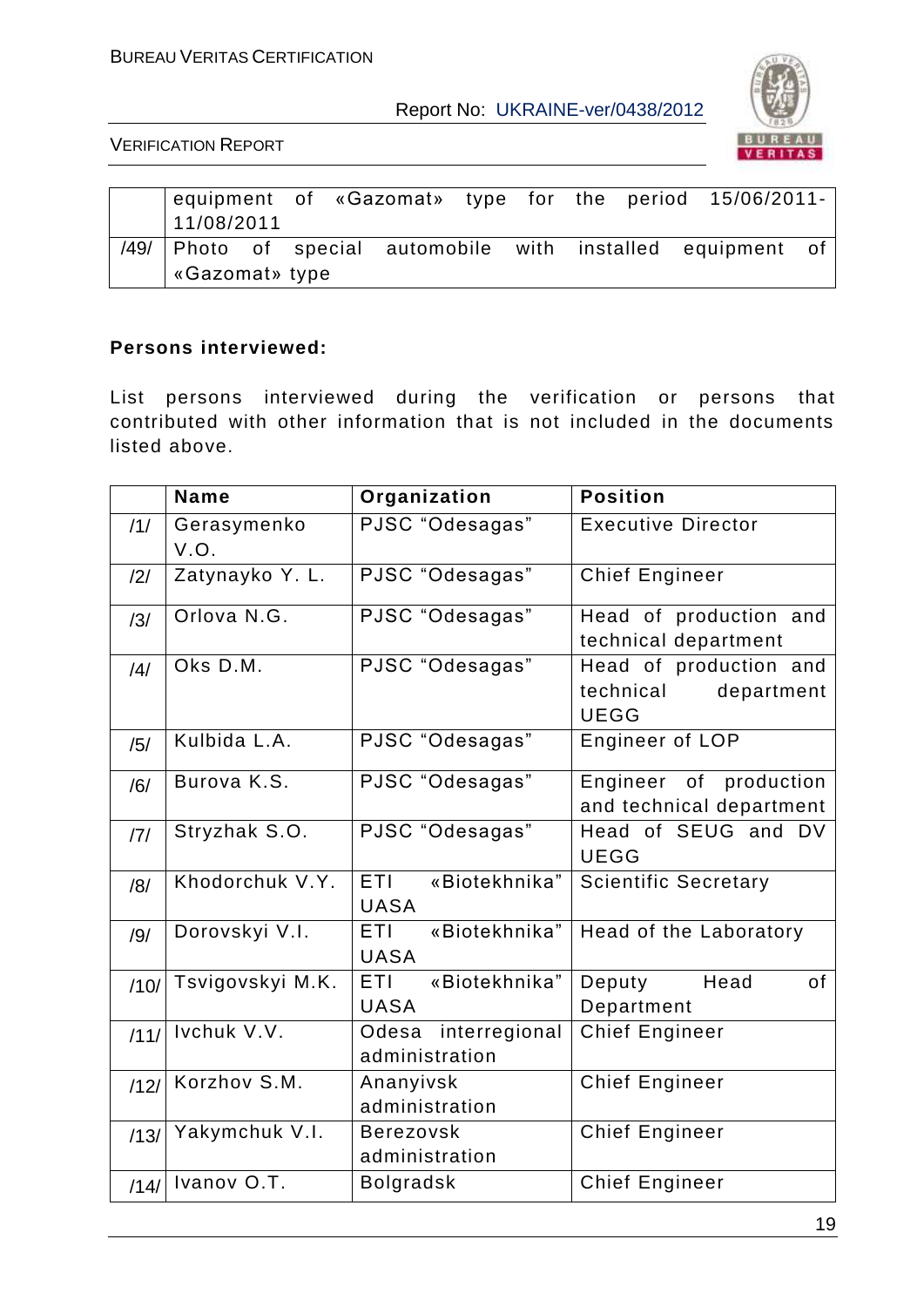

|      |              | administration             |                          |
|------|--------------|----------------------------|--------------------------|
| /15/ | Zhebrovskyi  | <b>Ivanivsk</b>            | <b>Chief Engineer</b>    |
|      | O.M.         | administration             |                          |
| /16/ | Bogovyk O.L. | Ovidiopilsk                | <b>Chief Engineer</b>    |
|      |              | administration             |                          |
| /17/ | Shyshovskyi  | <b>Odessa City Council</b> | Chairman<br>the<br>0f    |
|      | A.O.         |                            | Standing Committee<br>0f |
|      |              |                            | <b>Regulatory Policy</b> |
| /18/ | Ivanov A.Y.  | Commission on fuel         | Vice chairman            |
|      |              | and energy complex,        |                          |
|      |              | saving<br>energy<br>and    |                          |
|      |              | housing and utilities      |                          |
|      |              | sector                     |                          |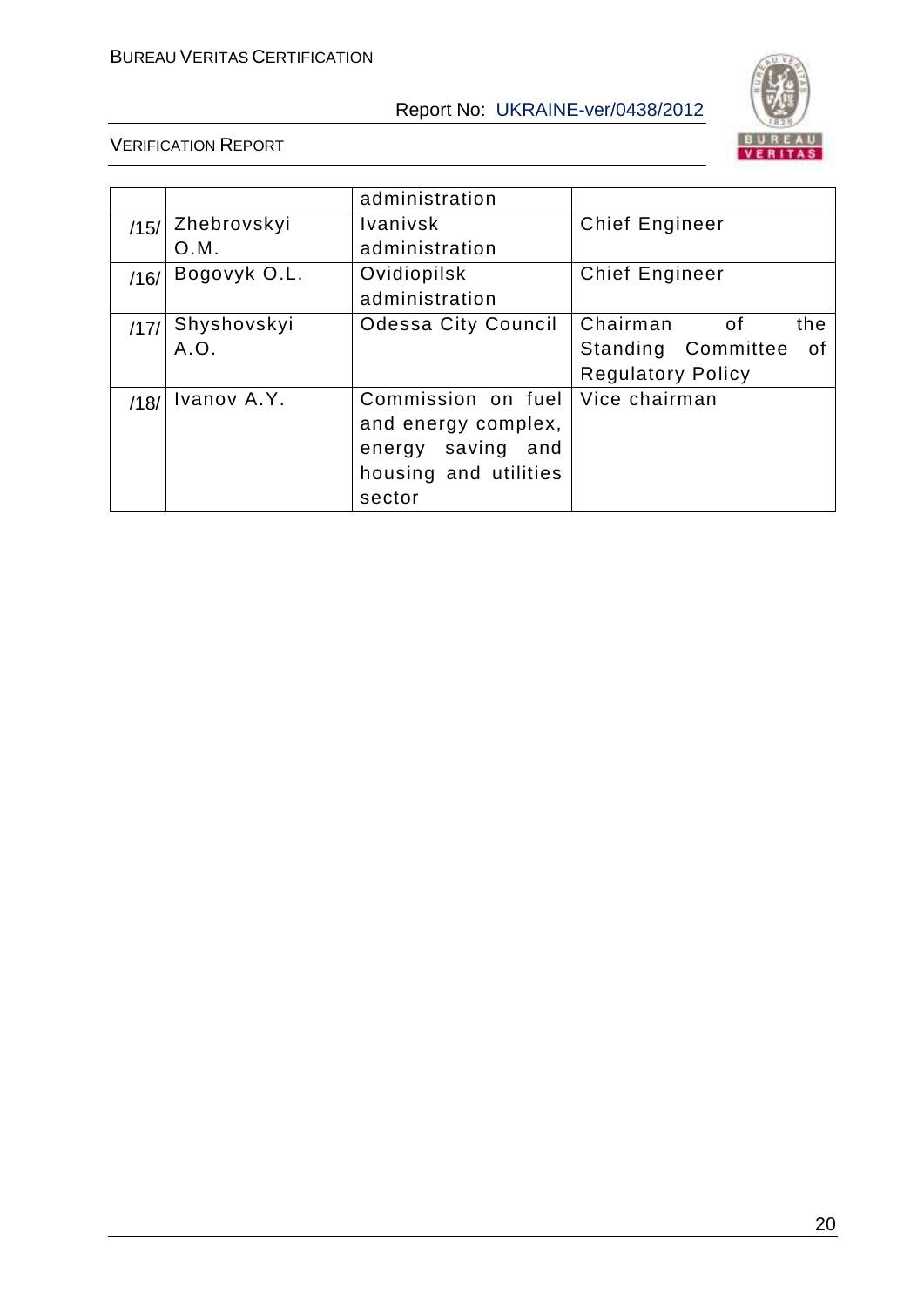

#### VERIFICATION REPORT

#### APPENDIX A: COMPANY PROJECT VERIFICATION PROTOCOL

### **BUREAU VERITAS CERTIFICATION HOLDING SAS**

### **JI PROJECT VERIFICATION PROTOCOL**

#### **Check list for verification, according to the JOINT IMPLEMENTATION DETERMINATION AND VERIFICATION MANUAL (Version 01)**

| <b>DVM</b>             | <b>Check Item</b>                                                                                                                                                                                                                                                                    | <b>Initial finding</b>                                                                                                                                                                                                                                                                                                                                                                                                                                                         | <b>Draft</b>      | <b>Final</b>      |
|------------------------|--------------------------------------------------------------------------------------------------------------------------------------------------------------------------------------------------------------------------------------------------------------------------------------|--------------------------------------------------------------------------------------------------------------------------------------------------------------------------------------------------------------------------------------------------------------------------------------------------------------------------------------------------------------------------------------------------------------------------------------------------------------------------------|-------------------|-------------------|
| Paragraph              |                                                                                                                                                                                                                                                                                      |                                                                                                                                                                                                                                                                                                                                                                                                                                                                                | <b>Conclusion</b> | <b>Conclusion</b> |
|                        | <b>Project approvals by Parties involved</b>                                                                                                                                                                                                                                         |                                                                                                                                                                                                                                                                                                                                                                                                                                                                                |                   |                   |
| 90                     | Has the NFPs of at least one Party<br>involved, other than the host Party,<br>issued a written project approval when<br>submitting the first verification report to<br>secretariat for publication in<br>the<br>accordance with paragraph 38 of the JI<br>guidelines, at the latest? | The project has been approved by both the<br>Host party and the other Party involved. The<br>Letters of Approval were issued by NFPs of<br>the Parties involved. Two Letters of<br>Approval were available at the beginning of<br>the first verification of the project.<br><b>CAR 01.</b> The name of organization that<br>issued the Letter of Approval from the party<br>- buyer (Denmark) is incorrect in the<br>Ukrainian version of the MR. Please, make<br>corrections. | <b>CAR 01</b>     | <b>OK</b>         |
| 91                     | Are all the written project approvals by<br>Parties involved unconditional?                                                                                                                                                                                                          | Yes, all the written project approvals by<br>Parties involved are unconditional.                                                                                                                                                                                                                                                                                                                                                                                               | <b>OK</b>         | <b>OK</b>         |
| Project implementation |                                                                                                                                                                                                                                                                                      |                                                                                                                                                                                                                                                                                                                                                                                                                                                                                |                   |                   |
| 92                     | Has the project been implemented in                                                                                                                                                                                                                                                  | Yes, the project has been implemented in                                                                                                                                                                                                                                                                                                                                                                                                                                       | <b>CAR 02</b>     | <b>OK</b>         |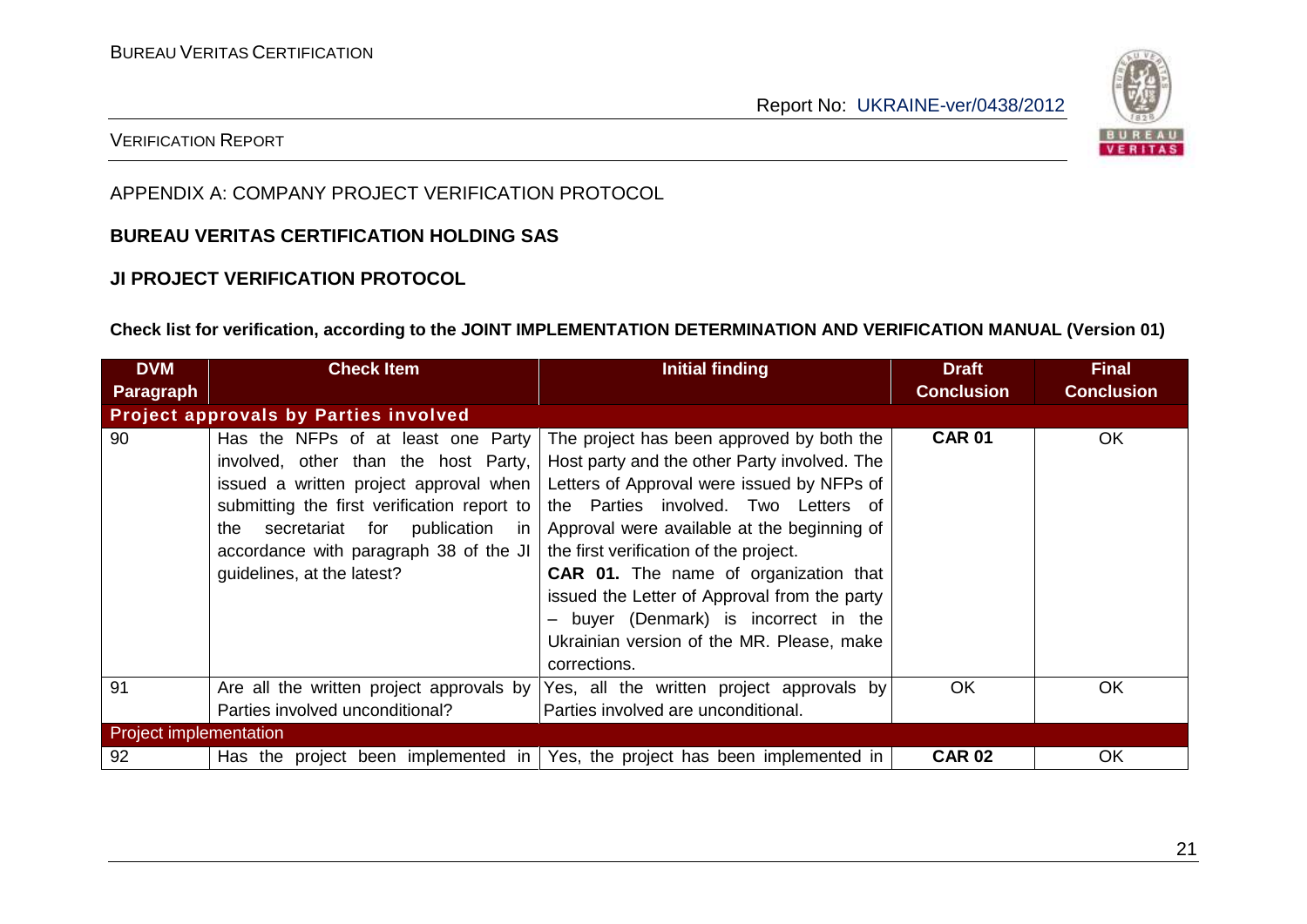

| <b>DVM</b>       | <b>Check Item</b>                                                                                                                          | <b>Initial finding</b>                                                                                                                                                                                                                                                                                                                                                                                                                                                                                                                                                                                                                                               | <b>Draft</b>      | <b>Final</b>      |
|------------------|--------------------------------------------------------------------------------------------------------------------------------------------|----------------------------------------------------------------------------------------------------------------------------------------------------------------------------------------------------------------------------------------------------------------------------------------------------------------------------------------------------------------------------------------------------------------------------------------------------------------------------------------------------------------------------------------------------------------------------------------------------------------------------------------------------------------------|-------------------|-------------------|
| <b>Paragraph</b> |                                                                                                                                            |                                                                                                                                                                                                                                                                                                                                                                                                                                                                                                                                                                                                                                                                      | <b>Conclusion</b> | <b>Conclusion</b> |
|                  | accordance with the PDD regarding<br>which the determination has been<br>deemed final and is so listed on the<br><b>UNFCCC JI website?</b> | accordance with the PDD, which is listed on<br>the UNFCCC JI website.<br>The project activities are reduction of<br>natural gas (methane) leakage that results<br>from leakiness of shut-down, flanged and<br>threaded devices of OJSC "Odesagas"<br>equipment in the total amount of 11 174<br>pieces. Within the project scope, advanced<br>sealant materials will be used for repair of<br>gas equipment. This replaces the current<br>practice of maintenance and repair of<br>networks, namely the use of rubberized                                                                                                                                            |                   |                   |
|                  |                                                                                                                                            | asbestos fabric gaskets and cotton fiber<br>stuffing with oil tightening with asbestos-<br>graphite compound resulting in increased<br>leaks and methane emissions into the<br>atmosphere. In addition to<br>methane<br>emission reductions, the project reduces<br>technical natural gas losses (therefore,<br>financial losses), benefits the environment<br>and reduces emergency risks, especially for<br>building gas pressure regulators and above<br>ground gas pipelines.<br><b>CAR 02.</b> Table 1 of the Monitoring report<br>contains information about the number of<br>shut-down devices that were repaired<br>(replaced) up to April 30, 2011. Please, |                   |                   |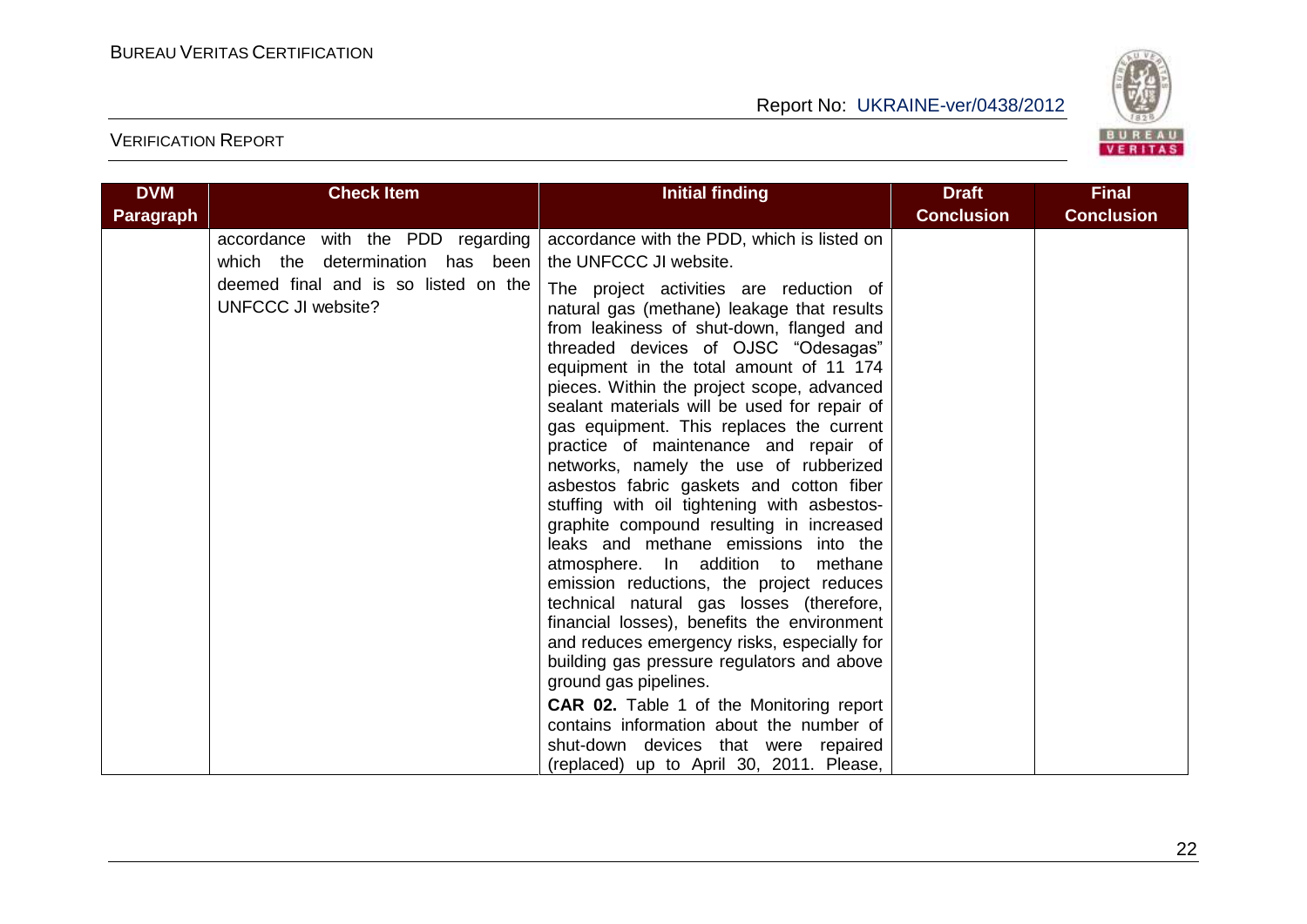

| <b>DVM</b>       | <b>Check Item</b>                             | <b>Initial finding</b>                                                                | <b>Draft</b>      | <b>Final</b>      |
|------------------|-----------------------------------------------|---------------------------------------------------------------------------------------|-------------------|-------------------|
| <b>Paragraph</b> |                                               |                                                                                       | <b>Conclusion</b> | <b>Conclusion</b> |
|                  |                                               | specify the project activities in the reporting<br>period.                            |                   |                   |
| 93               | What is the status of operation of the        | The Project was operational for the whole                                             | OK                | OK                |
|                  | project during the monitoring period?         | monitoring period, which is 01/08/2011 -<br>31/01/2012.                               |                   |                   |
|                  | <b>Compliance with monitoring plan</b>        |                                                                                       |                   |                   |
|                  |                                               |                                                                                       |                   |                   |
| 94               |                                               | Did the monitoring occur in accordance Yes, the monitoring was carried out in         | <b>CAR 03</b>     | OK                |
|                  |                                               | with the monitoring plan included in the accordance with the monitoring plan included | <b>CAR 04</b>     | <b>OK</b>         |
|                  |                                               | PDD regarding which the determination in the PDD regarding which the determination    |                   |                   |
|                  |                                               | has been deemed final and is so listed has been deemed final and is so listed on the  |                   |                   |
|                  | on the UNFCCC JI website?                     | UNFCCC JI website.                                                                    |                   |                   |
|                  |                                               | <b>CAR 03.</b> The name of the methodology the                                        |                   |                   |
|                  |                                               | elements of which are used to set the                                                 |                   |                   |
|                  |                                               | baseline is incorrect. Please, make relevant                                          |                   |                   |
|                  |                                               | corrections.                                                                          |                   |                   |
|                  |                                               | <b>CAR 04.</b> A specific approach based on the                                       |                   |                   |
|                  |                                               | methodology AM0023 version 3.0 approved                                               |                   |                   |
|                  |                                               | by the Clean Development Mechanism                                                    |                   |                   |
|                  |                                               | Executive Committee was used in the project                                           |                   |                   |
|                  |                                               | when determining the baseline. Please                                                 |                   |                   |
|                  |                                               | provide reference to the methodology in the                                           |                   |                   |
|                  |                                               | MR.                                                                                   |                   |                   |
| 95(a)            | For calculating the emission reductions       | To calculate the emission reductions such                                             | <b>OK</b>         | OK                |
|                  | or enhancements of net removals, were         | key factors as the rate of gas leakage for                                            |                   |                   |
|                  | key factors, e.g. those listed in 23 (b) (i)- | each leakage found, gas temperature ands                                              |                   |                   |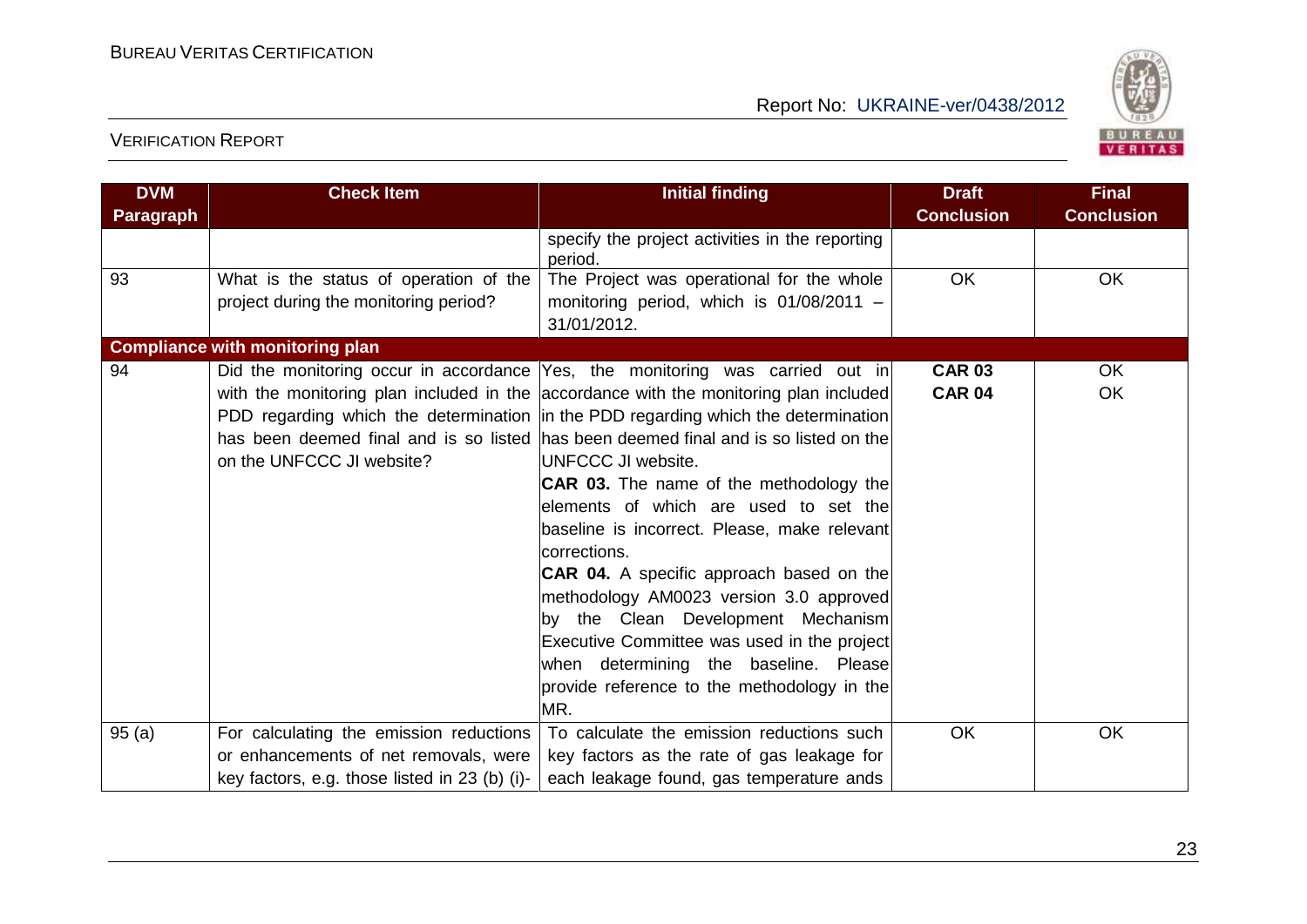

| <b>DVM</b>       | <b>Check Item</b>                                                                                                                                                                                                                   | <b>Initial finding</b>                                                                                                                                                                                                                                                                                                                                                                                                                                                                                                                                                                                                         | <b>Draft</b>                  | <b>Final</b>      |
|------------------|-------------------------------------------------------------------------------------------------------------------------------------------------------------------------------------------------------------------------------------|--------------------------------------------------------------------------------------------------------------------------------------------------------------------------------------------------------------------------------------------------------------------------------------------------------------------------------------------------------------------------------------------------------------------------------------------------------------------------------------------------------------------------------------------------------------------------------------------------------------------------------|-------------------------------|-------------------|
| <b>Paragraph</b> |                                                                                                                                                                                                                                     |                                                                                                                                                                                                                                                                                                                                                                                                                                                                                                                                                                                                                                | <b>Conclusion</b>             | <b>Conclusion</b> |
|                  | (vii) above, influencing the baseline<br>emissions or net removals and the<br>activity level of the project and the<br>emissions or removals as well as risks<br>associated with the project taken into<br>account, as appropriate? | pressure, volume<br>of<br>the<br>capacity,<br>concentration of methane in the sample, the<br>time for which the concentration of methane<br>in the volume capacity reaches a certain<br>level, experience in implementing measures<br>envisaged by the project, the current<br>practice that exists in Ukraine in the sphere<br>of gas transportation and supply, financial<br>costs and the availability of expertise,<br>legislation affecting the emissions in the<br>baseline, level of activity on the project and<br>the project emissions and risks associated<br>with the project were taken<br>into<br>consideration. |                               |                   |
| 95(b)            | Are data sources used for calculating<br>emission reductions or enhancements of<br>net removals clearly identified, reliable<br>and transparent?                                                                                    | Data sources used for calculating emission<br>reductions, such as measuring equipment -<br>gas analyzer "EX-TEC® SR5", stop-watch<br>timer "SOS pr-2b-2", mercury glass<br>thermometer of TL-4 type, flow meter,<br>"D-59N-100-1.0<br>6kPa";<br>manometer<br>information from manufacturers and IPCC<br>clearly identified, reliable<br>and<br>are<br>transparent.<br>CAR 05. Please, specify the baseline,                                                                                                                                                                                                                    | <b>CAR 05</b><br><b>CL 01</b> | <b>OK</b><br>OK   |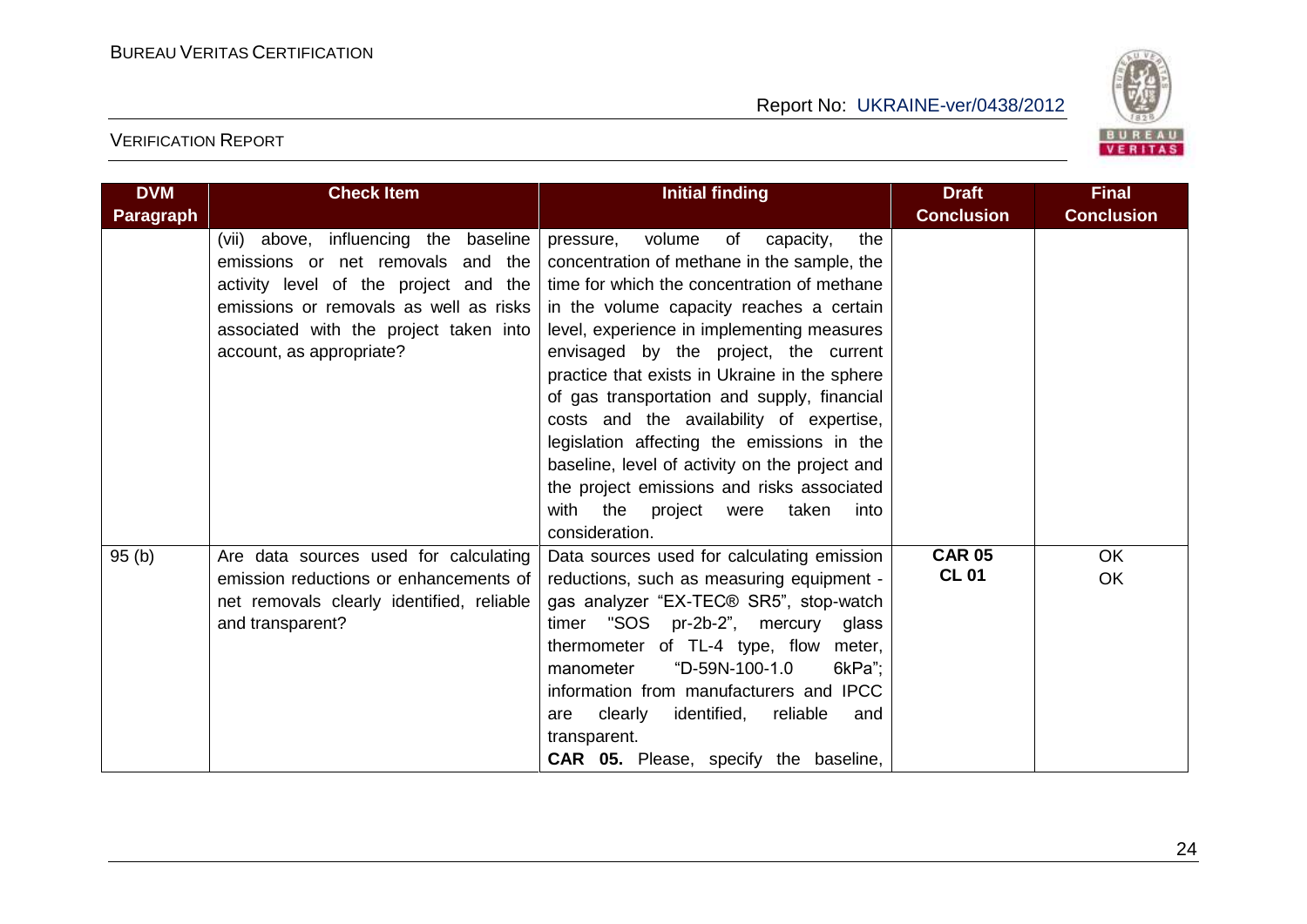

| <b>DVM</b>       | <b>Check Item</b>                                                                   | <b>Initial finding</b>                                                                                                                                                                                                                                                                                                                                                                                                                                                                                                                                                                                                                                                                                                                                                                       | <b>Draft</b>      | <b>Final</b>      |
|------------------|-------------------------------------------------------------------------------------|----------------------------------------------------------------------------------------------------------------------------------------------------------------------------------------------------------------------------------------------------------------------------------------------------------------------------------------------------------------------------------------------------------------------------------------------------------------------------------------------------------------------------------------------------------------------------------------------------------------------------------------------------------------------------------------------------------------------------------------------------------------------------------------------|-------------------|-------------------|
| <b>Paragraph</b> |                                                                                     |                                                                                                                                                                                                                                                                                                                                                                                                                                                                                                                                                                                                                                                                                                                                                                                              | <b>Conclusion</b> | <b>Conclusion</b> |
| 95(c)            | emission<br>reductions<br>the<br>reasonableness.<br>and<br>justified of the choice? | project emissions and emission reductions<br>in $tCO2$ equivalent.<br>CL 01. Total values of project GHG<br>emissions, baseline GHG emissions and<br>GHG emission reductions that are stated in<br>the MR don't coincide with the values stated<br>in Appendix A to the MR. Please justify this<br>inconsistency.<br>Are emission factors, including default Yes, emission factors, including default<br>emission factors, if used for calculating emission factors, that were used<br>for<br>or calculating the emission reductions<br>or o<br>enhancements of net removals, selected enhancements of net removals, were<br>by carefully balancing accuracy and selected by carefully balancing accuracy and<br>appropriately reasonableness, and appropriately justified of<br>the choice. | <b>CAR 06</b>     | <b>OK</b>         |
|                  |                                                                                     | <b>CAR 06.</b> Please specify correct data units of<br>parameters, that are used in calculations of<br>GHG emissions and specified in Table 3 of<br>the MR.                                                                                                                                                                                                                                                                                                                                                                                                                                                                                                                                                                                                                                  |                   |                   |
| 95(d)            | most plausible scenarios in a transparent                                           | Is the calculation of emission reductions Calculation of emission reductions is based<br>or enhancements of net removals based on conservative assumptions and the most<br>on conservative assumptions and the plausible scenarios in a transparent manner.                                                                                                                                                                                                                                                                                                                                                                                                                                                                                                                                  | <b>OK</b>         | OK                |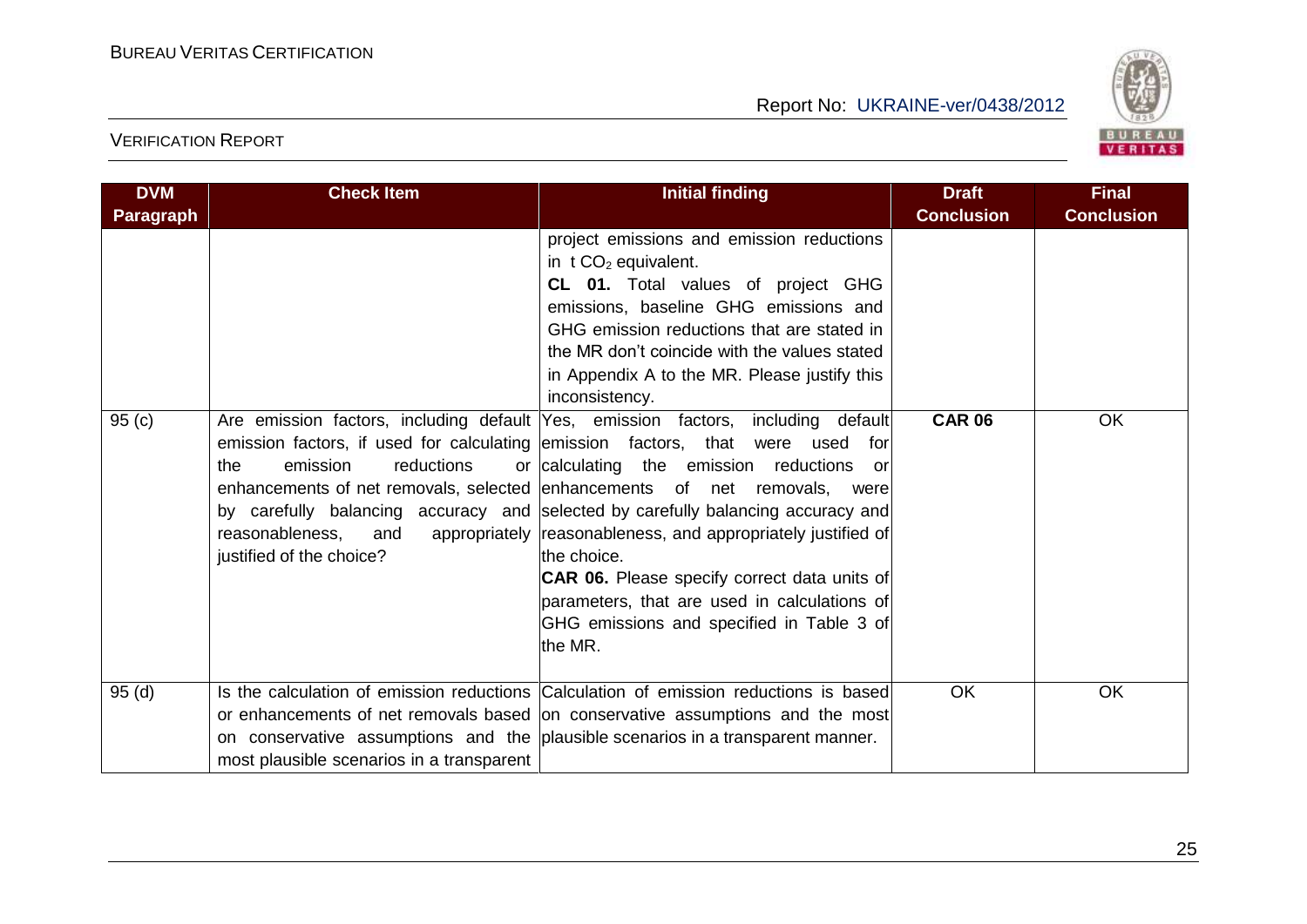

| <b>DVM</b>       | <b>Check Item</b>                          | <b>Initial finding</b> | <b>Draft</b>      | <b>Final</b>      |
|------------------|--------------------------------------------|------------------------|-------------------|-------------------|
| <b>Paragraph</b> |                                            |                        | <b>Conclusion</b> | <b>Conclusion</b> |
|                  | manner?                                    |                        |                   |                   |
|                  |                                            |                        |                   |                   |
|                  | Applicable to JI SSC projects only         |                        |                   |                   |
| 96               | Is the relevant threshold to be classified | N/a                    | N/a               | N/a               |
|                  | as JI SSC project not exceeded during      |                        |                   |                   |
|                  | the monitoring period on an annual         |                        |                   |                   |
|                  | average basis?                             |                        |                   |                   |
|                  | If the threshold is exceeded, is the       |                        |                   |                   |
|                  | emission reduction<br>maximum<br>level     |                        |                   |                   |
|                  | estimated in the PDD for the JI SSC        |                        |                   |                   |
|                  | project or the bundle for the monitoring   |                        |                   |                   |
|                  | period determined?                         |                        |                   |                   |
|                  | Applicable to bundled JI SSC projects only |                        |                   |                   |
| 97(a)            | Has the composition of the bundle not      | N/a                    | N/a               | N/a               |
|                  | changed from that is stated in F-JI-       |                        |                   |                   |
|                  | <b>SSCBUNDLE?</b>                          |                        |                   |                   |
| 97(b)            | If the determination was conducted on      | N/a                    | N/a               | N/a               |
|                  | the basis of an overall monitoring plan,   |                        |                   |                   |
|                  | have the project participants submitted a  |                        |                   |                   |
|                  | common monitoring report?                  |                        |                   |                   |
| 98               | If the monitoring is based on a monitoring | N/a                    | N/a               | N/a               |
|                  | plan that provides for overlapping         |                        |                   |                   |
|                  | monitoring periods, are the monitoring     |                        |                   |                   |
|                  | periods per component of the project       |                        |                   |                   |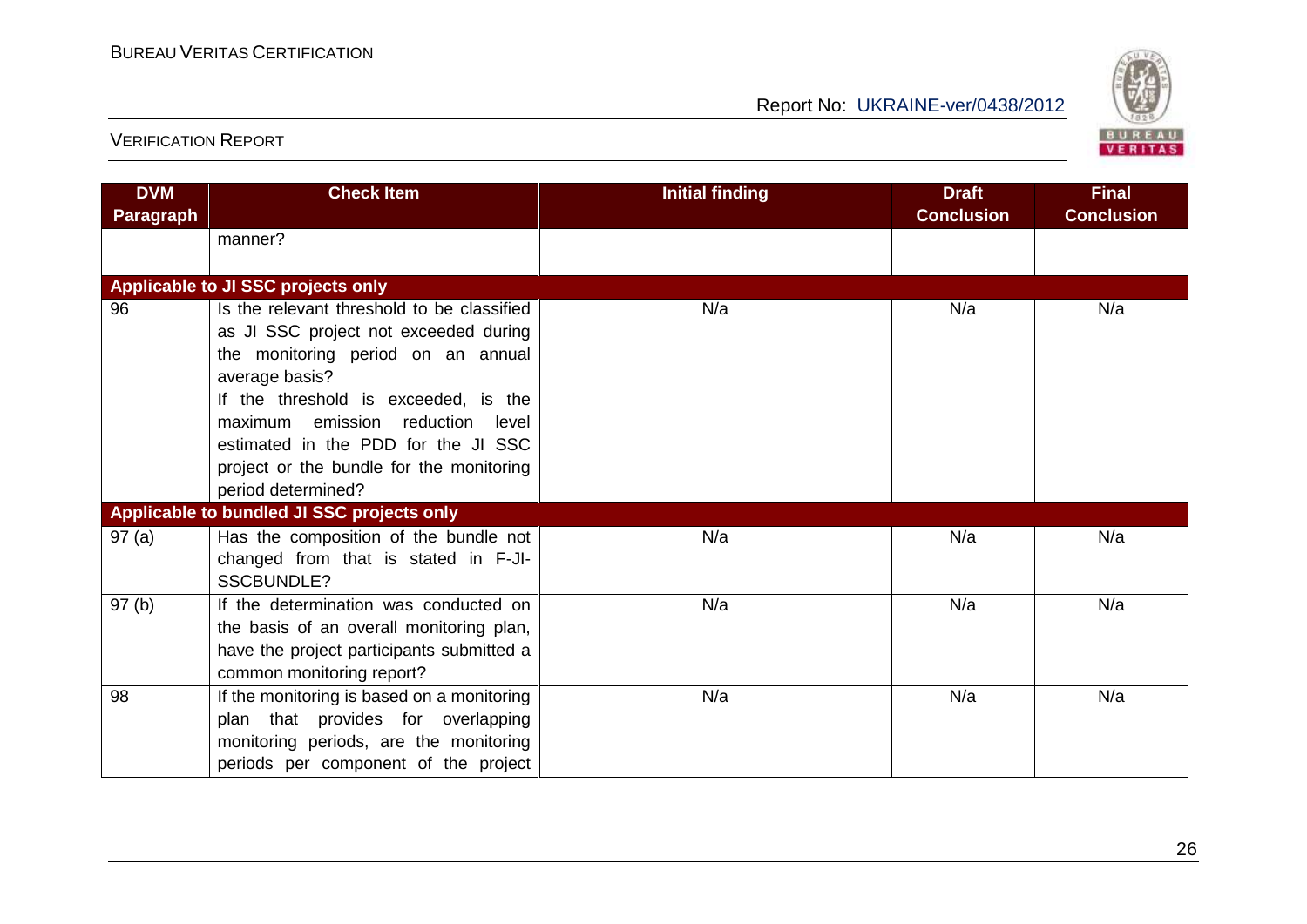

| <b>DVM</b><br><b>Paragraph</b> | <b>Check Item</b>                                                                                                                                                                                                                                                                | <b>Initial finding</b>                                                                                                                                                                                                                                     | <b>Draft</b><br><b>Conclusion</b> | <b>Final</b><br><b>Conclusion</b> |
|--------------------------------|----------------------------------------------------------------------------------------------------------------------------------------------------------------------------------------------------------------------------------------------------------------------------------|------------------------------------------------------------------------------------------------------------------------------------------------------------------------------------------------------------------------------------------------------------|-----------------------------------|-----------------------------------|
|                                | clearly specified in the monitoring report?<br>Do the monitoring periods not overlap<br>with those for which verifications were<br>already deemed final in the past?                                                                                                             |                                                                                                                                                                                                                                                            |                                   |                                   |
|                                | <b>Revision of monitoring plan</b>                                                                                                                                                                                                                                               |                                                                                                                                                                                                                                                            |                                   |                                   |
|                                | Applicable only if monitoring plan is revised by project participant                                                                                                                                                                                                             |                                                                                                                                                                                                                                                            |                                   |                                   |
| 99(a)                          | appropriate justification for the proposed project participants.<br>revision?                                                                                                                                                                                                    | Did the project participants provide an The monitoring plan was not reviewed by the                                                                                                                                                                        | <b>OK</b>                         | <b>OK</b>                         |
| 99(b)                          | Does the proposed revision improve the<br>and/or<br>applicability<br>accuracy<br>0f<br>information collected compared to the<br>original monitoring plan without changing<br>conformity with the relevant rules and<br>regulations for the establishment of<br>monitoring plans? | N/a                                                                                                                                                                                                                                                        | N/a                               | N/a                               |
| Data management                |                                                                                                                                                                                                                                                                                  |                                                                                                                                                                                                                                                            |                                   |                                   |
| 101(a)                         | Is the implementation of data collection<br>procedures in accordance<br>with the<br>monitoring plan, including the quality<br>control<br>and<br>quality<br>assurance<br>procedures?                                                                                              | Yes, the implementation of data collection<br>procedures is in accordance with the<br>monitoring plan, including the quality control<br>and quality assurance procedures.<br>CAR 07. Please, provide the description of<br>data quality control procedure. | <b>CAR 07</b>                     | <b>OK</b>                         |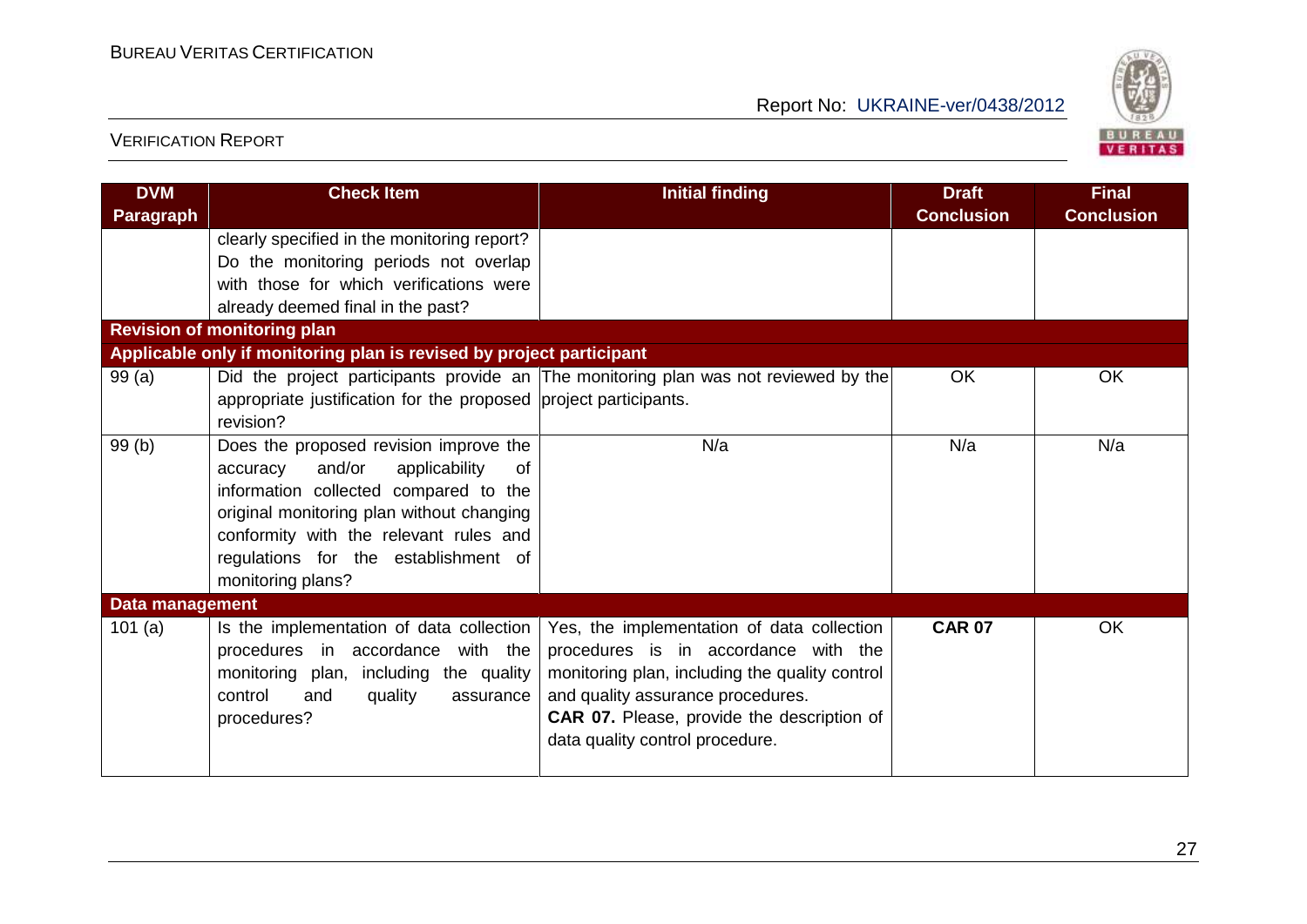

| <b>DVM</b>          | <b>Check Item</b>                                                                                                    | <b>Initial finding</b>                                                                                                                                                                                                                                                                                                                                                                                                                                                                                                                         | <b>Draft</b>                                                        | <b>Final</b>                         |
|---------------------|----------------------------------------------------------------------------------------------------------------------|------------------------------------------------------------------------------------------------------------------------------------------------------------------------------------------------------------------------------------------------------------------------------------------------------------------------------------------------------------------------------------------------------------------------------------------------------------------------------------------------------------------------------------------------|---------------------------------------------------------------------|--------------------------------------|
| Paragraph<br>101(b) | function of<br>monitoring<br>the<br>the<br>ls.<br>calibration<br>equipment, including<br>its<br>status, is in order? | Yes, the function<br>of the monitoring<br>equipment, including its calibration status is<br>in order.<br><b>CAR 08.</b> Please in the MR provide a<br>detailed description by which device the<br>monitoring measurement of methane leaks<br>is carried out.<br><b>CAR 09.</b> Please provide the passport of the<br>portable gas analyzer EX-TEX ® SR5,<br>mercury glass thermometer of TL4 type and<br>manometer D-59N-100-1.0 6 kPa, which are<br>indicated in the MR.<br>CL 02. Please specify error range of gas<br>analyzer EX-TEC® SR5. | <b>Conclusion</b><br><b>CAR 08</b><br><b>CAR 09</b><br><b>CL 02</b> | <b>Conclusion</b><br>OK.<br>OK<br>OK |
| 101 (c)             | Are the evidence and records used for<br>the monitoring maintained in a traceable<br>manner?                         | Yes, the evidence and records used for the<br>monitoring are maintained in a traceable<br>manner                                                                                                                                                                                                                                                                                                                                                                                                                                               | <b>OK</b>                                                           | <b>OK</b>                            |
| $101$ (d)           | Is the data collection and management<br>system for the project in accordance with<br>the monitoring plan?           | The data collection and management<br>system of the project is in accordance with<br>the monitoring plan.<br>Verification team confirms the effectiveness<br>of existing management system and<br>operating system and considers them<br>suitable for reliable monitoring of the                                                                                                                                                                                                                                                               | <b>CL 03</b>                                                        | OK                                   |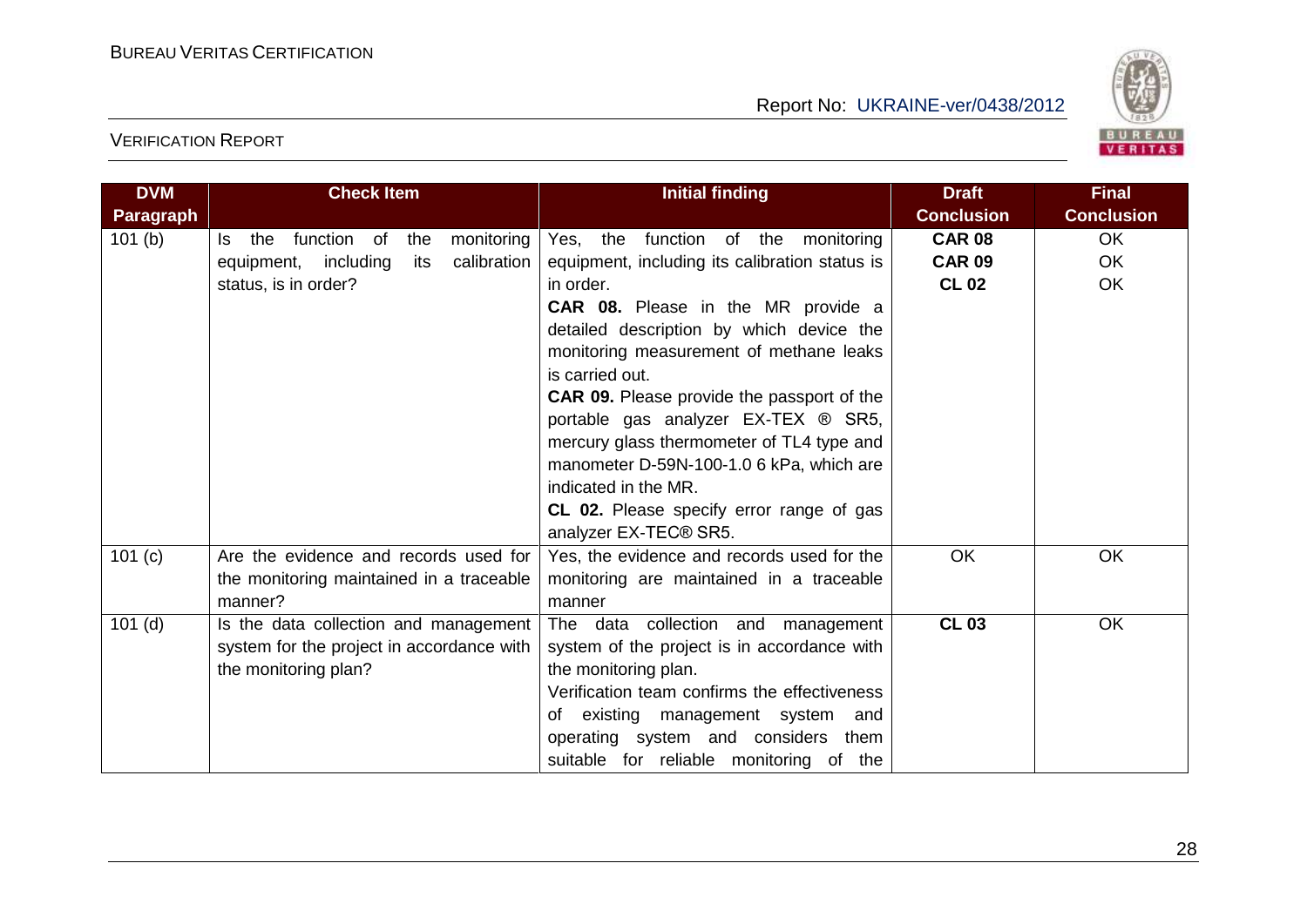

| <b>DVM</b>       | <b>Check Item</b>                                                                  | <b>Initial finding</b>               | <b>Draft</b>      | <b>Final</b>      |
|------------------|------------------------------------------------------------------------------------|--------------------------------------|-------------------|-------------------|
| <b>Paragraph</b> |                                                                                    |                                      | <b>Conclusion</b> | <b>Conclusion</b> |
|                  |                                                                                    | project.                             |                   |                   |
|                  |                                                                                    | CL 03. Please check the numbering of |                   |                   |
|                  |                                                                                    | tables and Figures in the MR.        |                   |                   |
|                  | Verification regarding programs of activities (additional elements for assessment) |                                      |                   |                   |
| 102              | Is any JPA that has not been added to                                              | N/a                                  | N/a               | N/a               |
|                  | the JI PoA not verified?                                                           |                                      |                   |                   |
| 103              | the verification based<br>on the<br>ls.                                            | N/a                                  | N/a               | N/a               |
|                  | monitoring reports of all JPAs to be                                               |                                      |                   |                   |
|                  | verified?                                                                          |                                      |                   |                   |
| 103              | Does the verification ensure the accuracy                                          | N/a                                  | N/a               | N/a               |
|                  | and conservativeness of the emission                                               |                                      |                   |                   |
|                  | reductions or enhancements of removals                                             |                                      |                   |                   |
|                  | generated by each JPA?                                                             |                                      |                   |                   |
| 104              | Does the monitoring period not overlap                                             | N/a                                  | N/a               | N/a               |
|                  | with previous monitoring periods?                                                  |                                      |                   |                   |
| 105              | If the AIE learns of an erroneously                                                | N/a                                  | N/a               | N/a               |
|                  | included JPA, has the AIE informed the                                             |                                      |                   |                   |
|                  | JISC of its findings in writing?                                                   |                                      |                   |                   |
|                  | Applicable to sample-based approach only                                           |                                      |                   |                   |
| 106              | Does the sampling plan prepared by the                                             | N/a                                  | N/a               | N/a               |
|                  | AIE:                                                                               |                                      |                   |                   |
|                  | (a) Describe its sample selection, taking                                          |                                      |                   |                   |
|                  | into                                                                               |                                      |                   |                   |
|                  | account that:                                                                      |                                      |                   |                   |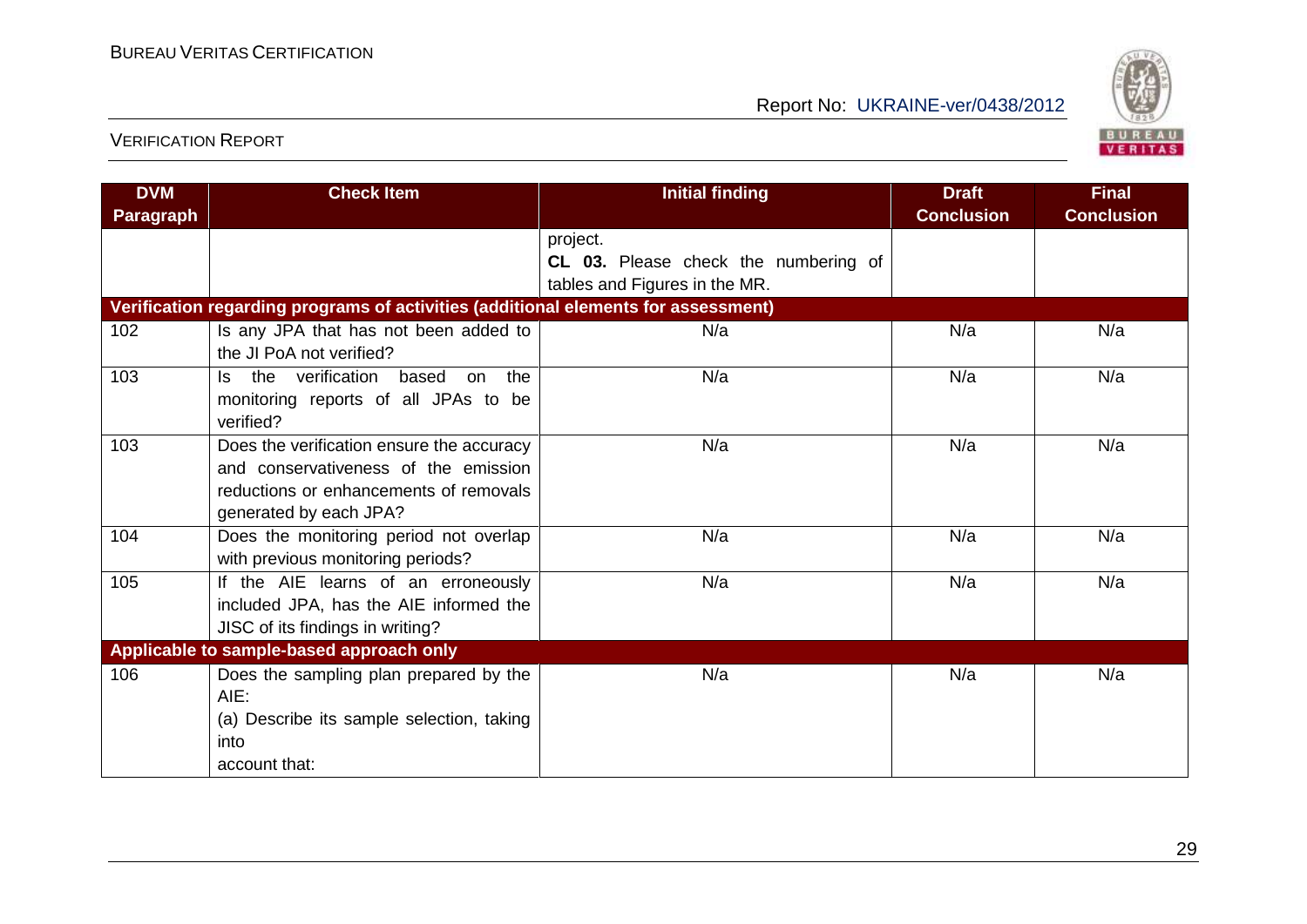

| <b>DVM</b> | <b>Check Item</b>                          | <b>Initial finding</b> | <b>Draft</b>      | <b>Final</b>      |
|------------|--------------------------------------------|------------------------|-------------------|-------------------|
| Paragraph  |                                            |                        | <b>Conclusion</b> | <b>Conclusion</b> |
|            | (i) For each verification that uses a      |                        |                   |                   |
|            | sample-based approach, the sample          |                        |                   |                   |
|            | selection<br>shall<br>be<br>sufficiently   |                        |                   |                   |
|            | representative of the JPAs in the JI       |                        |                   |                   |
|            | Project. Such extrapolation to all JPAs    |                        |                   |                   |
|            | identified for that verification is        |                        |                   |                   |
|            | reasonable, taking<br>into account         |                        |                   |                   |
|            | differences among the characteristics      |                        |                   |                   |
|            | of JPAs, such as:                          |                        |                   |                   |
|            | - The types of JPAs;                       |                        |                   |                   |
|            | - The complexity of the applicable         |                        |                   |                   |
|            | technologies and/or measures used;         |                        |                   |                   |
|            | - The geographical location of each        |                        |                   |                   |
|            | JPA;                                       |                        |                   |                   |
|            | - The amounts of expected emission         |                        |                   |                   |
|            | reductions of the JPAs being verified;     |                        |                   |                   |
|            | - The number of JPAs for which             |                        |                   |                   |
|            | emission reductions are being verified;    |                        |                   |                   |
|            | - The length of monitoring periods of      |                        |                   |                   |
|            | the JPAs being verified; and               |                        |                   |                   |
|            | - The samples selected for prior           |                        |                   |                   |
|            | verifications, if any?                     |                        |                   |                   |
|            |                                            |                        |                   |                   |
| 107        | Is the sampling plan ready for publication | N/a                    | N/a               | N/a               |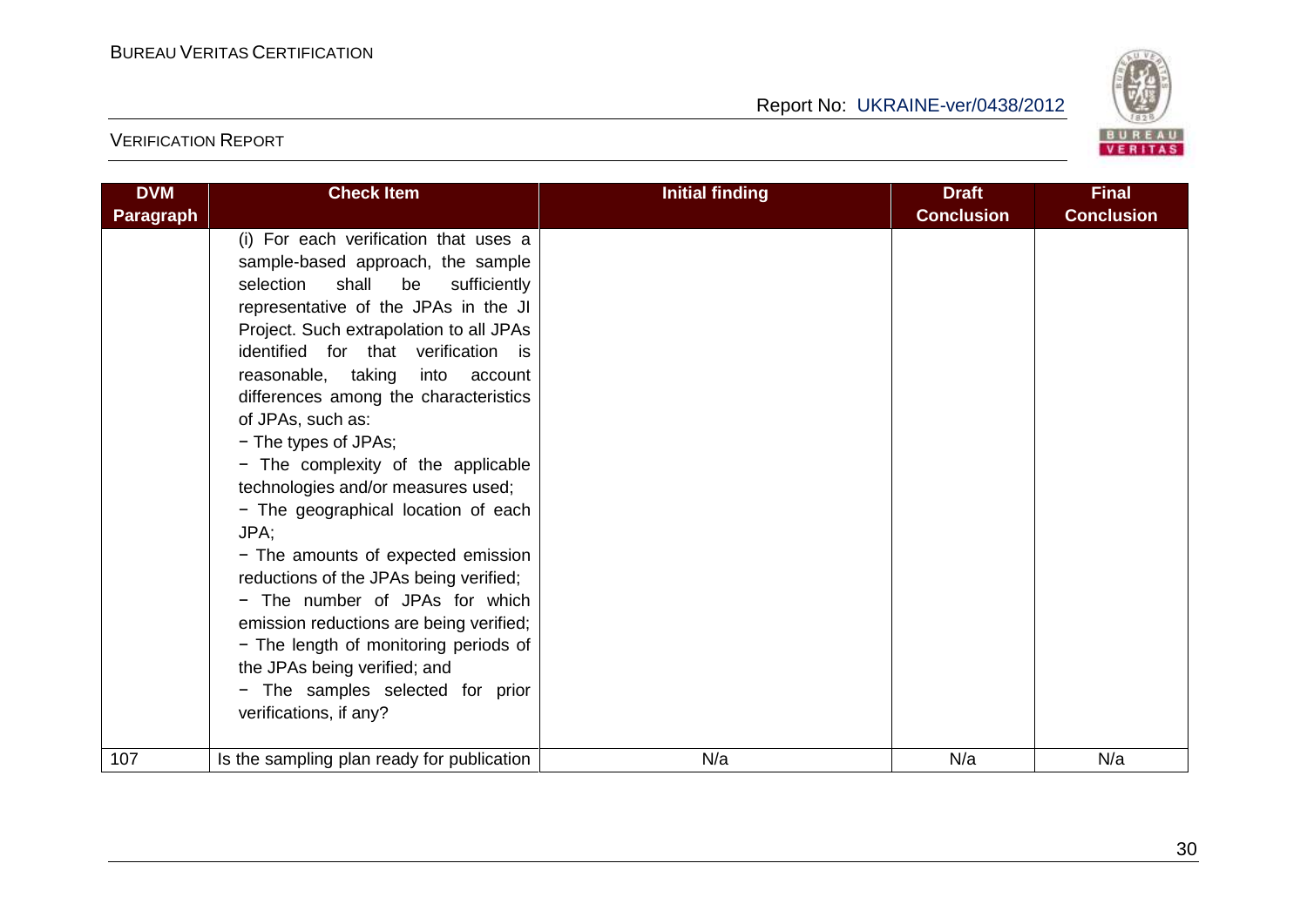

| <b>DVM</b> | <b>Check Item</b>                          | <b>Initial finding</b> | <b>Draft</b>      | <b>Final</b>      |
|------------|--------------------------------------------|------------------------|-------------------|-------------------|
| Paragraph  |                                            |                        | <b>Conclusion</b> | <b>Conclusion</b> |
|            | through the secretariat along with the     |                        |                   |                   |
|            | verification report<br>and<br>supporting   |                        |                   |                   |
|            | documentation?                             |                        |                   |                   |
| 108        | Has the AIE made site inspections of at    | N/a                    | N/a               | N/a               |
|            | least the square root of the number of     |                        |                   |                   |
|            | total JPAs, rounded to the upper whole     |                        |                   |                   |
|            | number? If the AIE makes no site           |                        |                   |                   |
|            | inspections or fewer site inspections than |                        |                   |                   |
|            | the square root of the number of total     |                        |                   |                   |
|            | JPAs, rounded to the upper whole           |                        |                   |                   |
|            | number, then does the AIE provide a        |                        |                   |                   |
|            | reasonable explanation and justification?  |                        |                   |                   |
|            |                                            |                        |                   |                   |
| 109        | the sampling plan available for<br>Is.     | N/a                    | N/a               | N/a               |
|            | submission to the secretariat for the      |                        |                   |                   |
|            | JISC.s ex ante assessment? (Optional)      |                        |                   |                   |
| 110        | If the AIE learns of a fraudulently        | N/a                    | N/a               | N/a               |
|            | included JPA, a fraudulently monitored     |                        |                   |                   |
|            | JPA or an inflated number of emission      |                        |                   |                   |
|            | reductions claimed in a JI PoA, has the    |                        |                   |                   |
|            | AIE informed the JISC of the fraud in      |                        |                   |                   |
|            | writing?                                   |                        |                   |                   |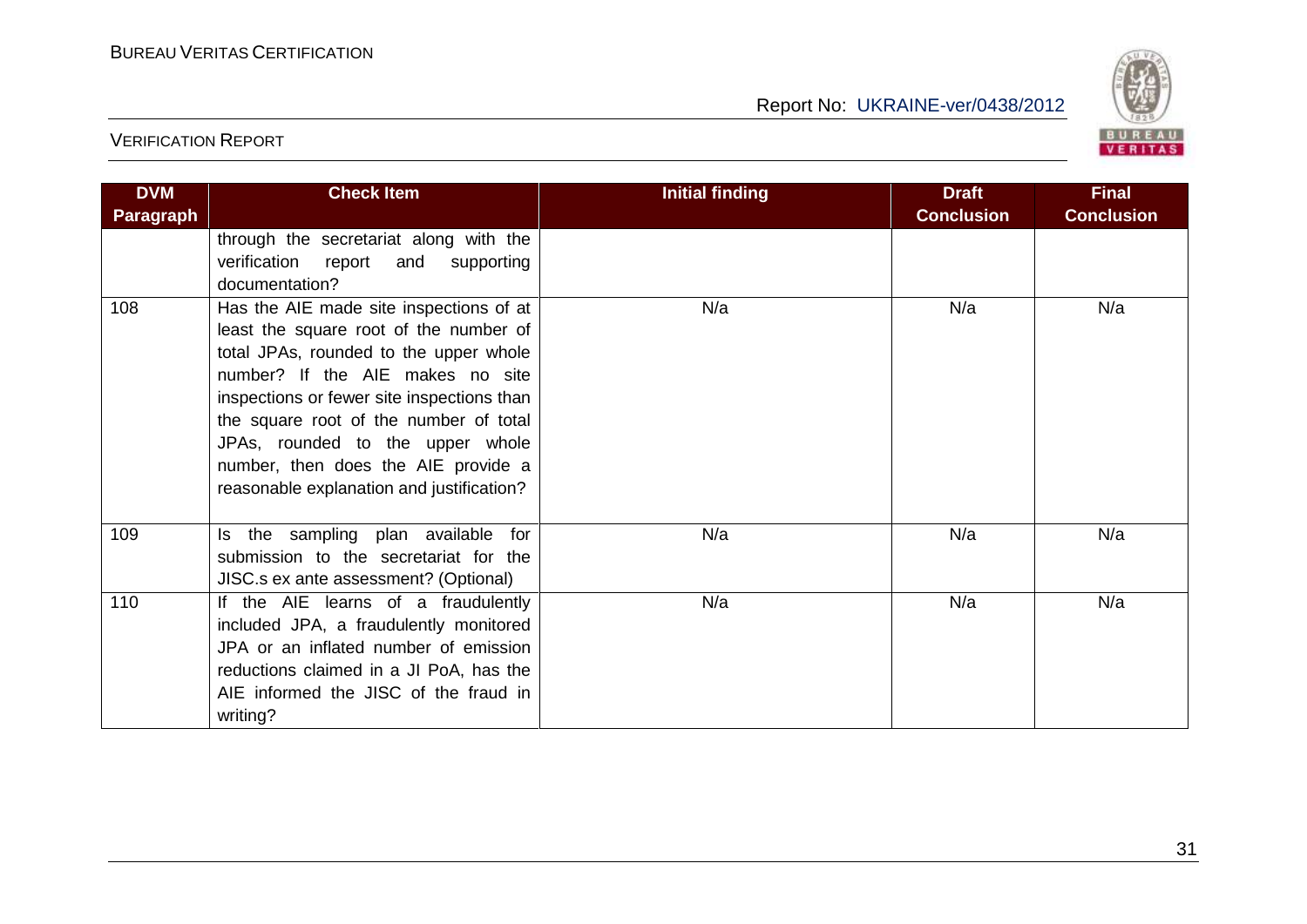

### VERIFICATION REPORT

#### **TABLE 2 RESOLUTION OF CLARIFICATION AND CORRECTIVE ACTION REQUESTS**

| <b>Clarification and corrective action requests</b><br>issued by the verification team                                                                                                            | <b>Ref to</b><br>checklist<br>question in<br>Table 1 | participant's<br><b>Verification team conclusion</b><br>project<br><b>Summary</b><br>οf<br>response                                                                                                                                                                                                                                                          |
|---------------------------------------------------------------------------------------------------------------------------------------------------------------------------------------------------|------------------------------------------------------|--------------------------------------------------------------------------------------------------------------------------------------------------------------------------------------------------------------------------------------------------------------------------------------------------------------------------------------------------------------|
| <b>CAR 01.</b> The name of organization that issued<br>the Letter of Approval from the party $-$ buyer<br>(Denmark) is incorrect in the Ukrainian version<br>of the MR. Please, make corrections. | 90                                                   | The project was approved by the State<br>The issue is closed based on the<br>Environmental Investment Agency of<br>necessary changes made.<br>Ukraine (Letter of Approval №737/23/7<br>dated 07/06/2010) and the Danish Energy<br>Agency of the Danish Ministry of Climate<br>(Letter of<br>Energy<br>Approval<br>and<br>Nº1602/1102-0041 dated 01/06/2010). |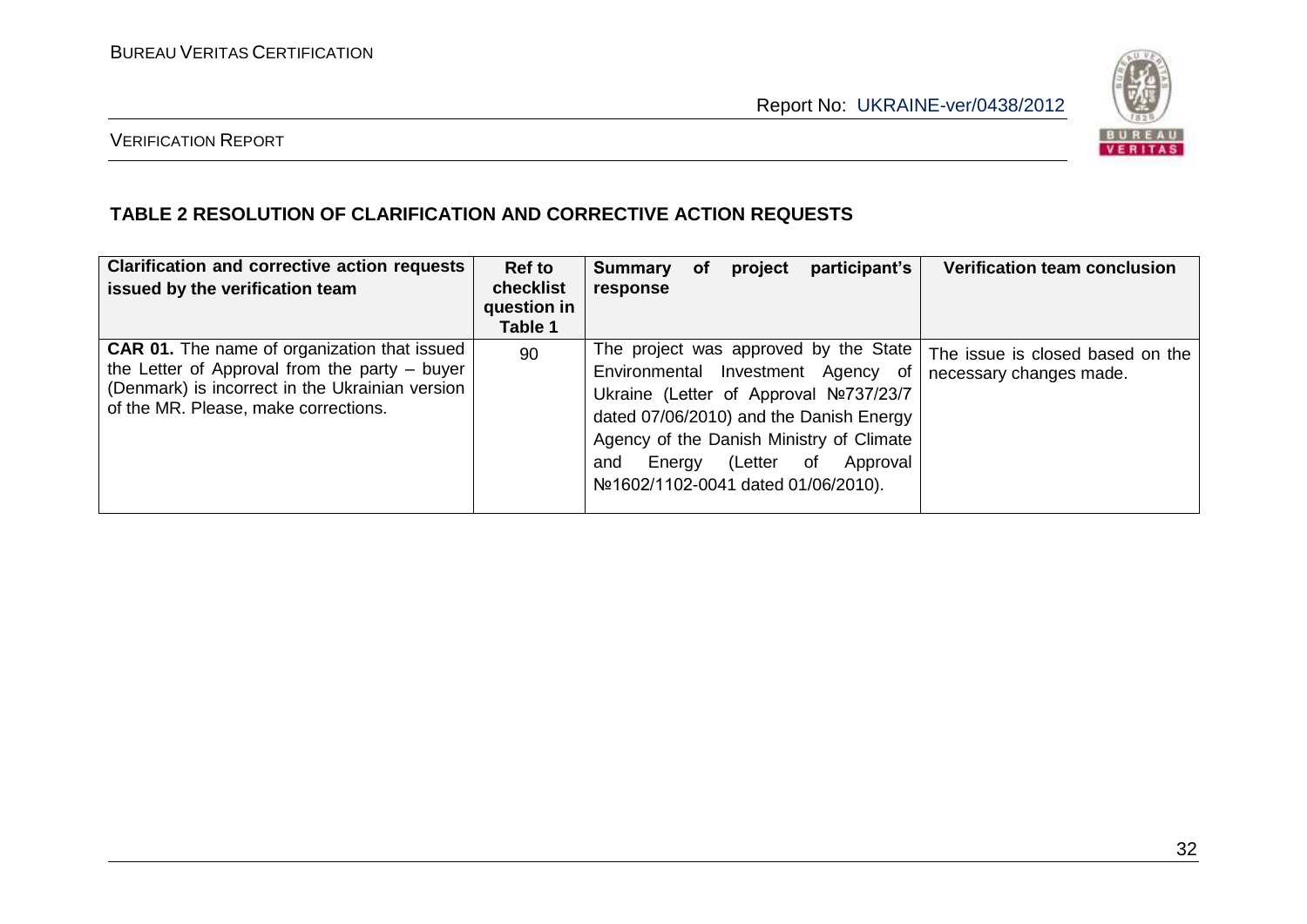VERIFICATION REPORT

Report No: UKRAINE-ver/0438/2012



| CAR 02. Table 1 of the Monitoring report<br>contains information about the number of shut-<br>down devices that were repaired (replaced) up<br>to April 30, 2011. Please, specify the project<br>activities in the reporting period. | 92 | The project boundary included the total of<br>11174 shut-down devices. For the period<br>from the beginning of the project<br>implementation (2005) to the beginning of<br>the reporting period all shut-down devices<br>included in the project boundary were<br>repaired and replaced.<br>The project activities for the current<br>monitoring period (August 1, 2011 -<br>January 31, 2012) are further carrying out<br>of purposeful examination and technical<br>(PETM) of<br>maintenance<br>all<br>gas<br>equipment of gas distribution networks,<br>which was repaired (hermetically sealed)<br>and replaced during all JI project<br>operation time. | Information was provided, the<br>issue is closed. |     |
|--------------------------------------------------------------------------------------------------------------------------------------------------------------------------------------------------------------------------------------|----|--------------------------------------------------------------------------------------------------------------------------------------------------------------------------------------------------------------------------------------------------------------------------------------------------------------------------------------------------------------------------------------------------------------------------------------------------------------------------------------------------------------------------------------------------------------------------------------------------------------------------------------------------------------|---------------------------------------------------|-----|
| <b>CAR 03.</b> The name of the methodology the<br>elements of which are used to set the baseline<br>is incorrect. Please, make relevant corrections.                                                                                 | 94 | A specific approach based on the<br>methodology AM0023 version 3.0 "Leak<br>reduction from natural gas pipeline<br>compressor or gate stations" approved by<br>the Clean Development Mechanism<br>Committee<br>Executive<br>was<br>used.<br>Corrections were made in the MR.                                                                                                                                                                                                                                                                                                                                                                                 | Corrections are accepted.<br>issue is closed.     | The |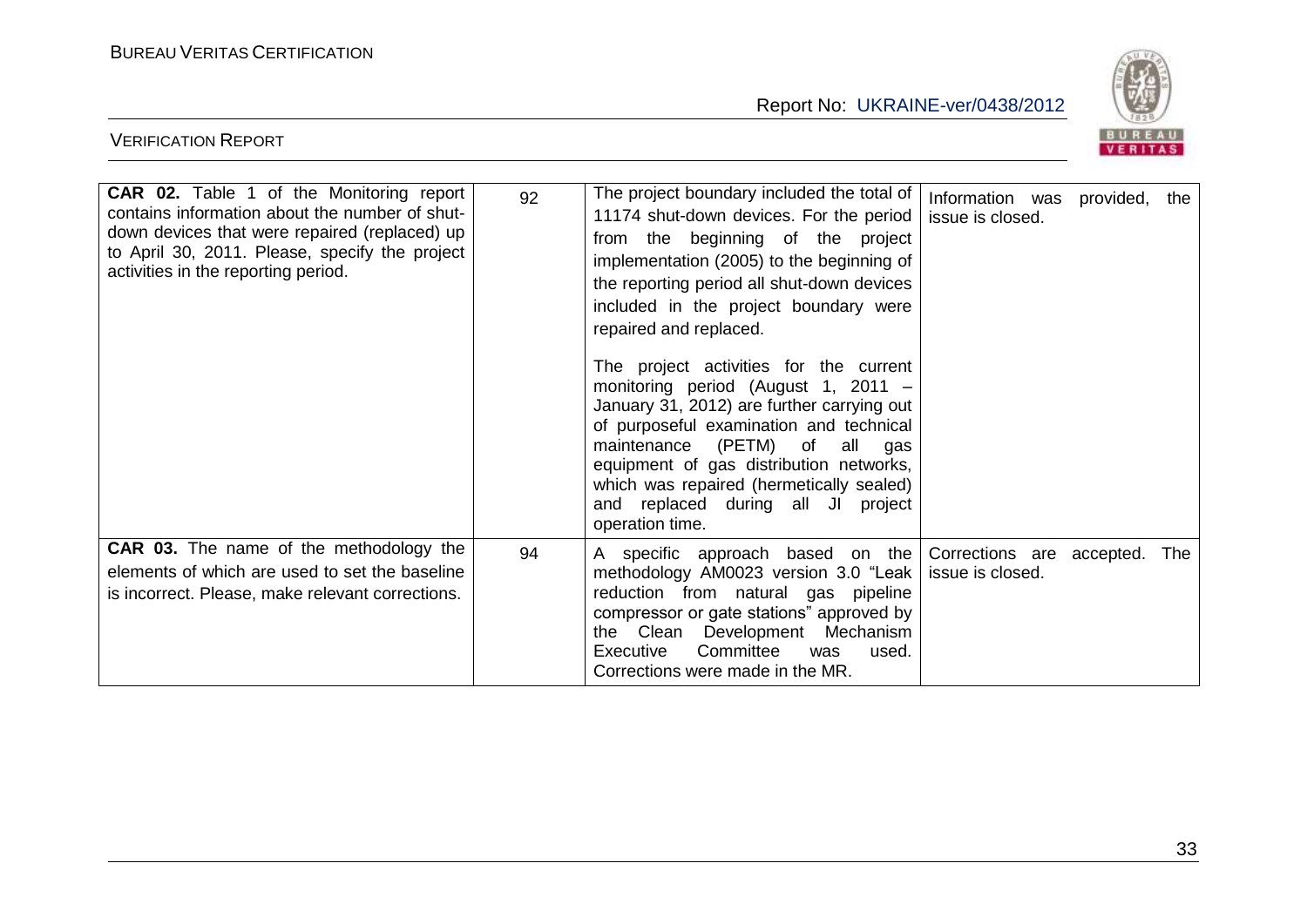

| <b>CAR 04.</b> A specific approach based on the<br>methodology AM0023 version 3.0 approved by<br>the Clean Development Mechanism Executive<br>Committee was used in the project when<br>determining the baseline. Please provide<br>reference to the methodology in the MR. | 94    | Required references were provided<br>$\mathsf{in}$<br>the MR version 02.                    | The references were checked, the<br>issue is closed.    |
|-----------------------------------------------------------------------------------------------------------------------------------------------------------------------------------------------------------------------------------------------------------------------------|-------|---------------------------------------------------------------------------------------------|---------------------------------------------------------|
| <b>CAR 05.</b> Please specify the baseline, project<br>emissions and emission reductions in $t CO2$<br>equivalent.                                                                                                                                                          | 95(b) | Necessary corrections were made in the   The issue is closed based on the<br>MR version 02. | necessary changes made.                                 |
| <b>CAR 06.</b> Please specify correct data units of<br>parameters, that are used in calculations of<br>GHG emissions and specified in Table 3 of the<br>MR.                                                                                                                 | 95(c) | Corrections were made in Table 3 of the<br>Monitoring report of version 02.                 | Corrections are<br>the<br>accepted.<br>issue is closed. |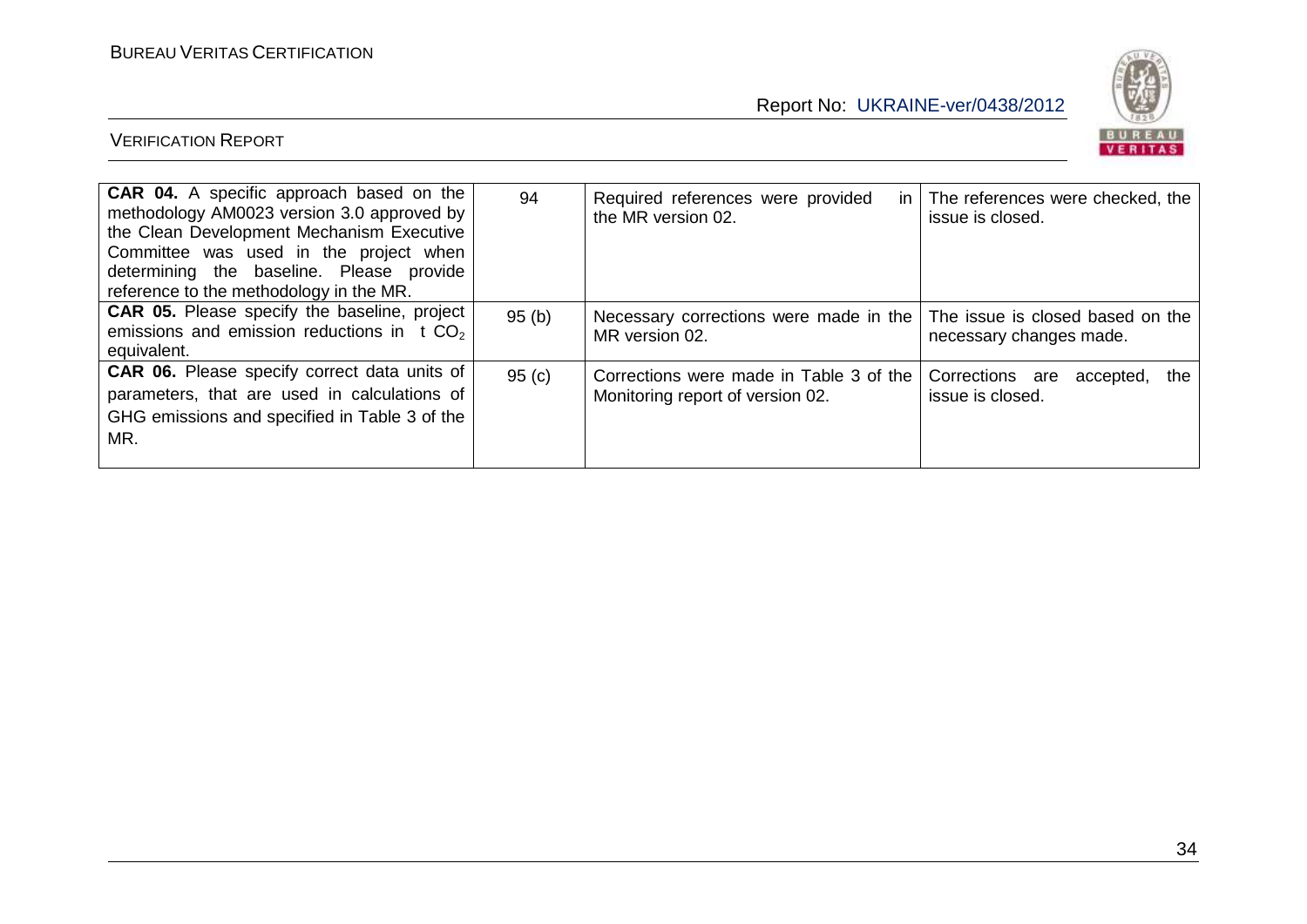

| <b>CAR 07.</b> Please, provide the description of | 101(a) | Monitoring methane measurements are        | The issue is closed based on the |
|---------------------------------------------------|--------|--------------------------------------------|----------------------------------|
| data quality control procedure.                   |        | carried out in each of the administrations | provision<br>of<br>necessary     |
|                                                   |        | of gas facilities operation (AGFO) in      | information.                     |
|                                                   |        | Odesa region. Monitoring measurements      |                                  |
|                                                   |        | made by specifically trained<br>are        |                                  |
|                                                   |        | personnel according to the Methodology     |                                  |
|                                                   |        | of conducting measurements. Data from      |                                  |
|                                                   |        | conducted monitoring measurements          |                                  |
|                                                   |        | directly when making measurements are      |                                  |
|                                                   |        | recorded on paper. Then, based on data     |                                  |
|                                                   |        | on paper according to the measurements     |                                  |
|                                                   |        | each AGFO makes electronic databases,      |                                  |
|                                                   |        | which are sent to the central office and   |                                  |
|                                                   |        | kept in a single database of monitoring    |                                  |
|                                                   |        | measurements of leakage.                   |                                  |
|                                                   |        | The regular repairs of shut-down devices   |                                  |
|                                                   |        | at gas distribution networks of PJSC       |                                  |
|                                                   |        | "Odesagas" are done once per year,         |                                  |
|                                                   |        | technical maintenance - once per half      |                                  |
|                                                   |        | year.                                      |                                  |
|                                                   |        | Repaired (hermetically sealed)<br>and      |                                  |
|                                                   |        | replaced in previous periods shut-down     |                                  |
|                                                   |        | devices are regularly checked as a part of |                                  |
|                                                   |        | a standard monitoring program to make      |                                  |
|                                                   |        | sure they have not become the source of    |                                  |
|                                                   |        | leakage again.                             |                                  |